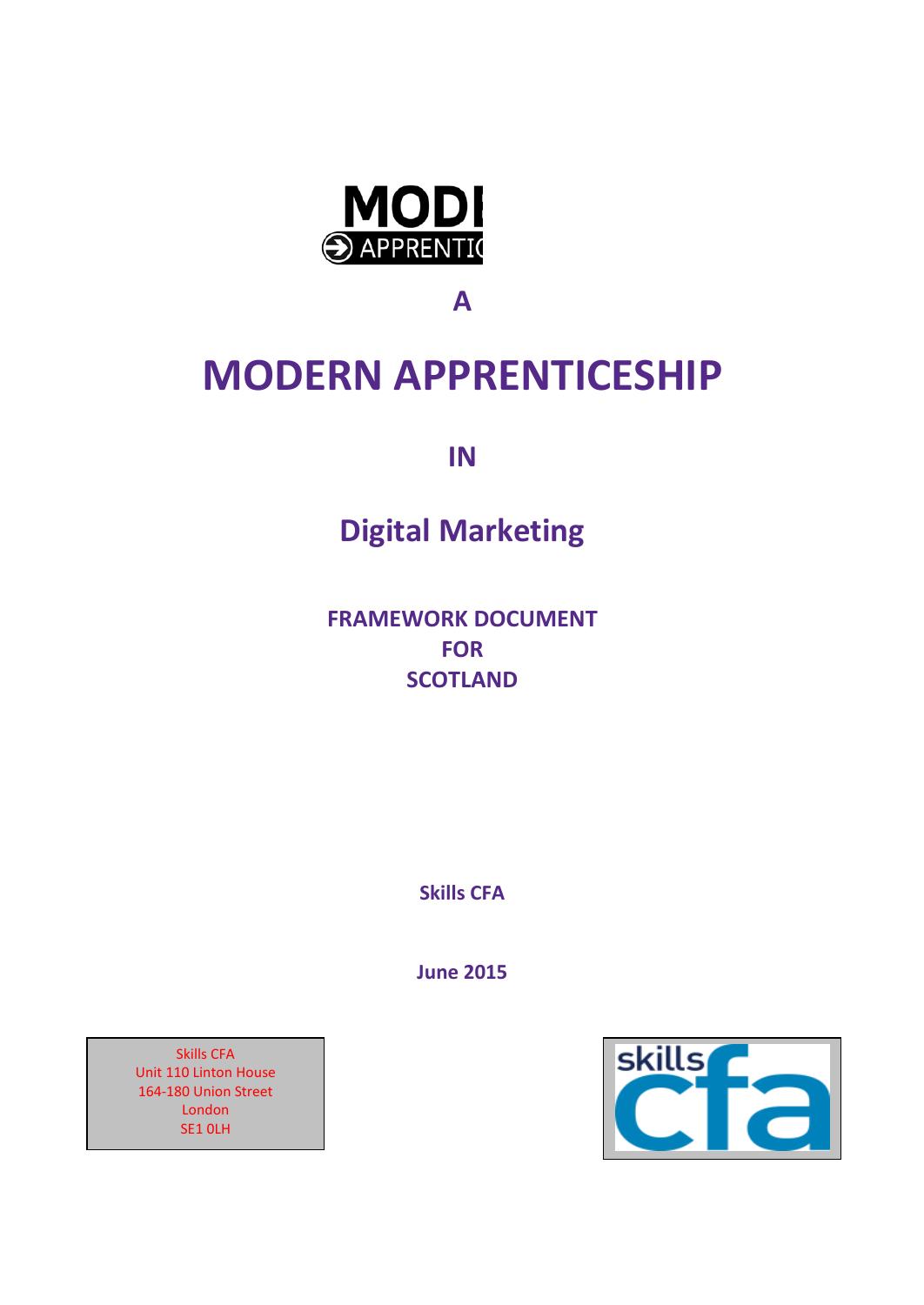# **Contents**

| Modern Apprenticeships in Scotland             | 3              |
|------------------------------------------------|----------------|
| Modern Apprenticeships in Digital Marketing    | 4              |
| <b>Summary of Framework</b>                    | 5              |
| The Framework                                  | 6              |
| Registration and certification                 | $\overline{7}$ |
| Recruitment and selection                      | 8              |
| <b>Equal opportunities</b>                     | 8              |
| Health and safety                              | 9              |
| Contracts                                      | 9              |
| <b>Employment status of Modern Apprentices</b> | 9              |
| Terms and conditions of employment             | 9              |
| Training and development                       | 10             |
| Consultation                                   | 11             |
| Career progression                             | 12             |

# **Appendices**

| Appendix 1 | Stakeholder Responsibilities                |    |
|------------|---------------------------------------------|----|
| Appendix 2 | Modern Apprenticeship Centres (MACs)        | 16 |
| Appendix 3 | <b>Training Agreement and Training Plan</b> |    |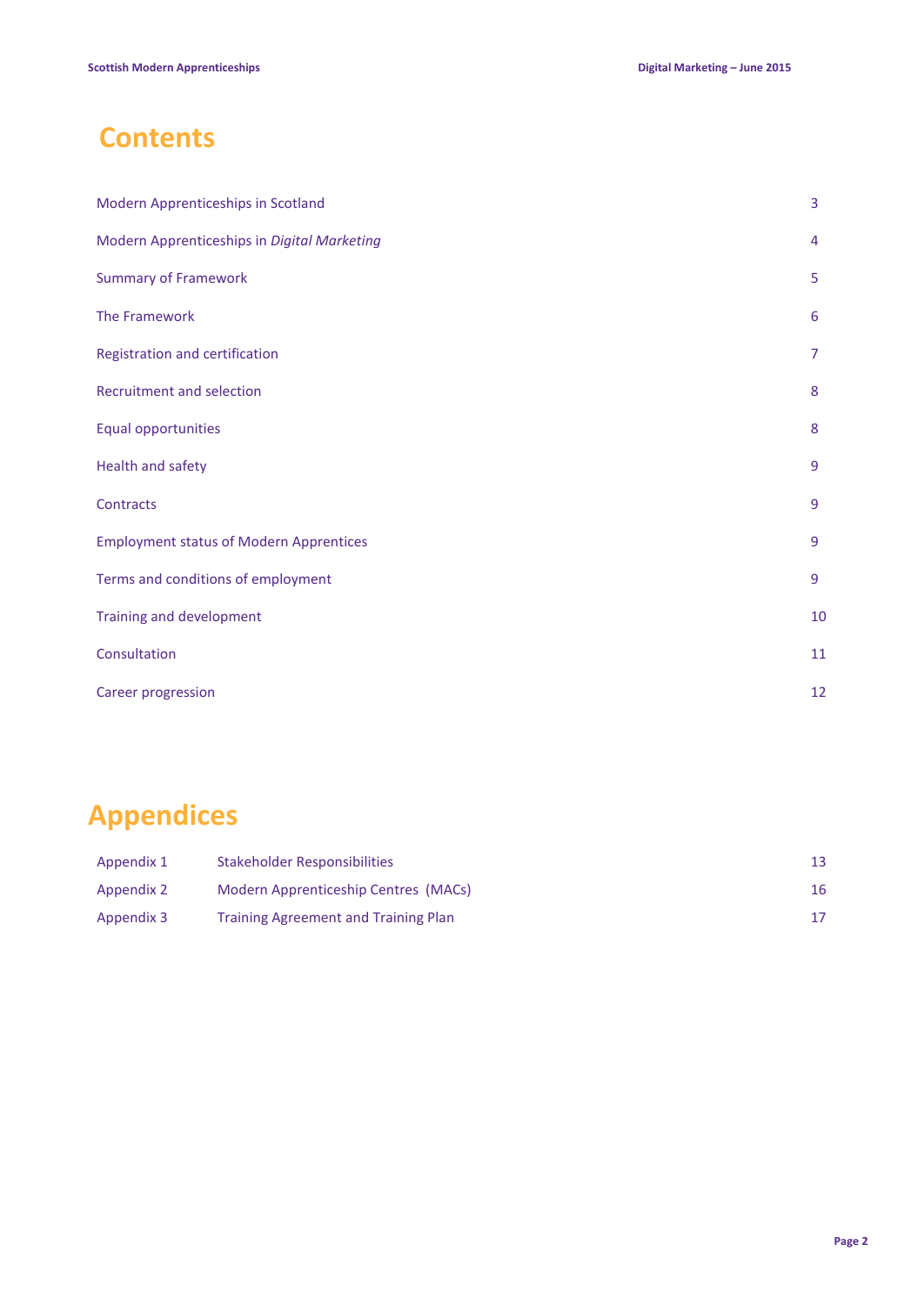# **Modern Apprenticeships in Scotland**

#### **What are Modern Apprenticeships?**

Modern Apprenticeships offer those aged over 16 paid employment combined with the opportunity to train for jobs at craft, technician and management level.

#### **Who develops them?**

Modern Apprenticeships are developed by Sector Skills Councils (SSCs). SSCs consult with employers and key partners in their sector to produce a training programme, which meets the needs of employers.

#### **Who are they for?**

Modern Apprenticeships are available to employees aged 16 or over. Employees need to demonstrate to their employer that they have the potential to complete the programme. All Modern Apprentices must have a demonstrable need to acquire significant new knowledge and skills to fulfil their job role. The modern apprenticeship framework selected for the employee must be the most appropriate learning programme generally available to that individual, providing such knowledge and skills.

#### **What's in a Modern Apprenticeship?**

In Scotland, there are more than 70 different Modern Apprenticeship Frameworks and they are all designed to deliver a training package around a minimum standard of competence defined by employers through SSCs. There are four different levels of Apprenticeship in Scotland: SCQF 5 (SVQ 2), SCQF 6/7 (SVQ 3), SCQF 8/9 (SVQ 4) and SCQF 10 (SVQ 5). They all contain the same 3 basic criteria:

- A relevant SVQ (or alternative competency based qualifications)
- Core Skills
- Industry specific training

Details of the content of this specific Modern Apprenticeship are given in the next section.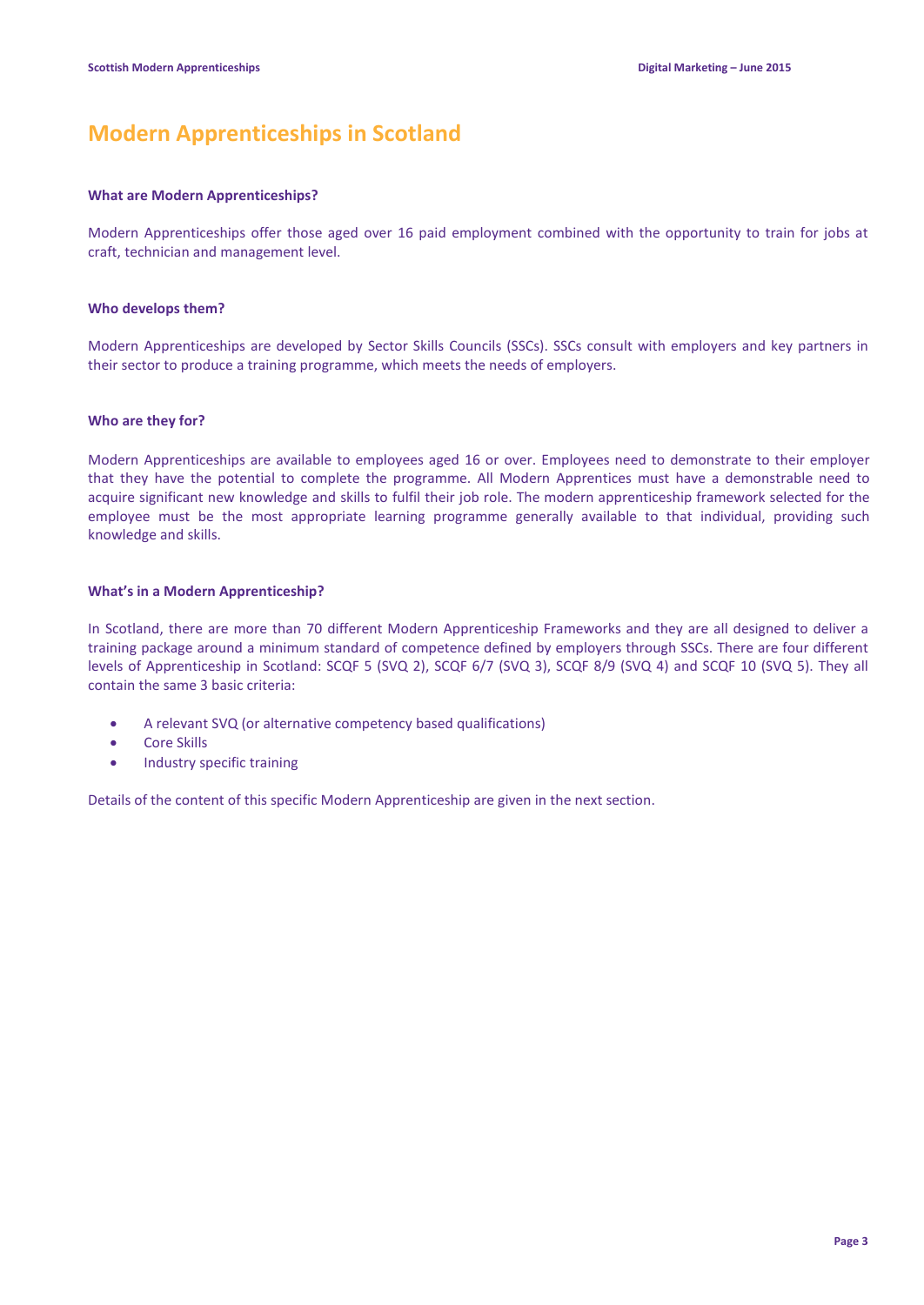# **Modern Apprenticeships in Digital Marketing**

The birth of the new digital era came in the 1990s with the first interactive websites. The use of digital channels has steadily gained momentum to now, in 2015, being prevalent in people's everyday life activities. The average UK adult now spends more of their time on digital media or communications daily than they do sleeping, and 16-24s even more each day by multitasking across different media platforms . There are now numerous sites and multiple media platforms which have opened up vast opportunities to be taken advantage of in the marketing sector using new digital channels.

The purpose of digital marketing is to market products or services using various digital channels to reach consumers. Similarities can be drawn between digital marketing and traditional marketing as they share the same fundamental principles of product, place, price and promotion outlined in the Chartered Institute of Marketing (CIM) definition: 'Marketing is the management process responsible for identifying, anticipating and satisfying customer requirements profitably'. What differentiates digital marketing is in the methods, channels or placement and promotion of digital marketing and marketing approaches. Typically marketing would involve the use of offline and physical methods. Digital marketing involves methods such as website, Search Engine Optimisation (SEO), email marketing, Pay Per Click (PPC) and online advertising. Digital marketing is not confined to internet marketing, other channels utilised include mobile phones, social media marketing, and many more.

Digital channels have opened up huge audiences, many previously unattainable to the majority. Interaction on these digital platforms is becoming an increasingly important way to relate with customers, clients and other businesses. A survey completed by over 600 companies carried out by Econsultancy in association with Responsys published their findings in The Marketing Budgets 2014 Report. It found 60% of client-side respondents said their companies were increasing their digital marketing budget for 2014, and that of responding companies an average of 38% of the total marketing budget would be spent on digital marketing, an increase of 3% of their findings the previous year. CIM has identified digital and social media as one of the five drivers for growth.

When recruiting for digital marketing roles, firms most often look for communication skills, creativity, innovation, IT ability and knowledge of new media. The Digital Marketing Modern Apprenticeship will equip apprentices with the ability to understand, utilise and develop the skills needed whilst working in digital marketing for business purposes. It is important to develop the core fundamentals of marketing within the learning experience, with these skills marketers can then adapt to the changing digital environment.

The 'Tech Nation: Powering the digital economy' 2015 report outlines digital technology companies in the UK. Within Scotland digital technology companies have come together to form 'digital technology clusters', these have been identified in Edinburgh, Glasgow, and Dundee. The report shows 11% of companies within the clusters are in the Advertising and Marketing sector. However, the expansion of the digital sector is heavily reliant on employee skills being self-taught. There is huge scope to develop these required skills and up-skill existing staff through the Modern Apprenticeship; there is the possibility that it could be damaging to businesses not to address this skills shortage. The Scottish Technology Industry Survey 2014 identified as one of their greatest impacts on the business as the recruitment of staff with the appropriate skills/qualifications. For this reason the Scottish Government identified the digital economy as a key driver for future economic success within the report 'Scotland's digital future: A strategy for Scotland' (2011).

The increasing demand and shortfall of suitably trained digital marketers in Scotland may hinder Scotland staying up to date and aspirations to lead with the latest technologies, Royle & Laing (2013) have identified a number of skills gaps within Digital Marketing through interviews with marketers and digital marketers in Scotland.

The skills gaps identified by Royle & Laing (2013), and many other marketing professionals include:

- Digital Analytics
- Reporting
- Understanding of core and principles of marketing
- Search Engine Optimisation (SEO)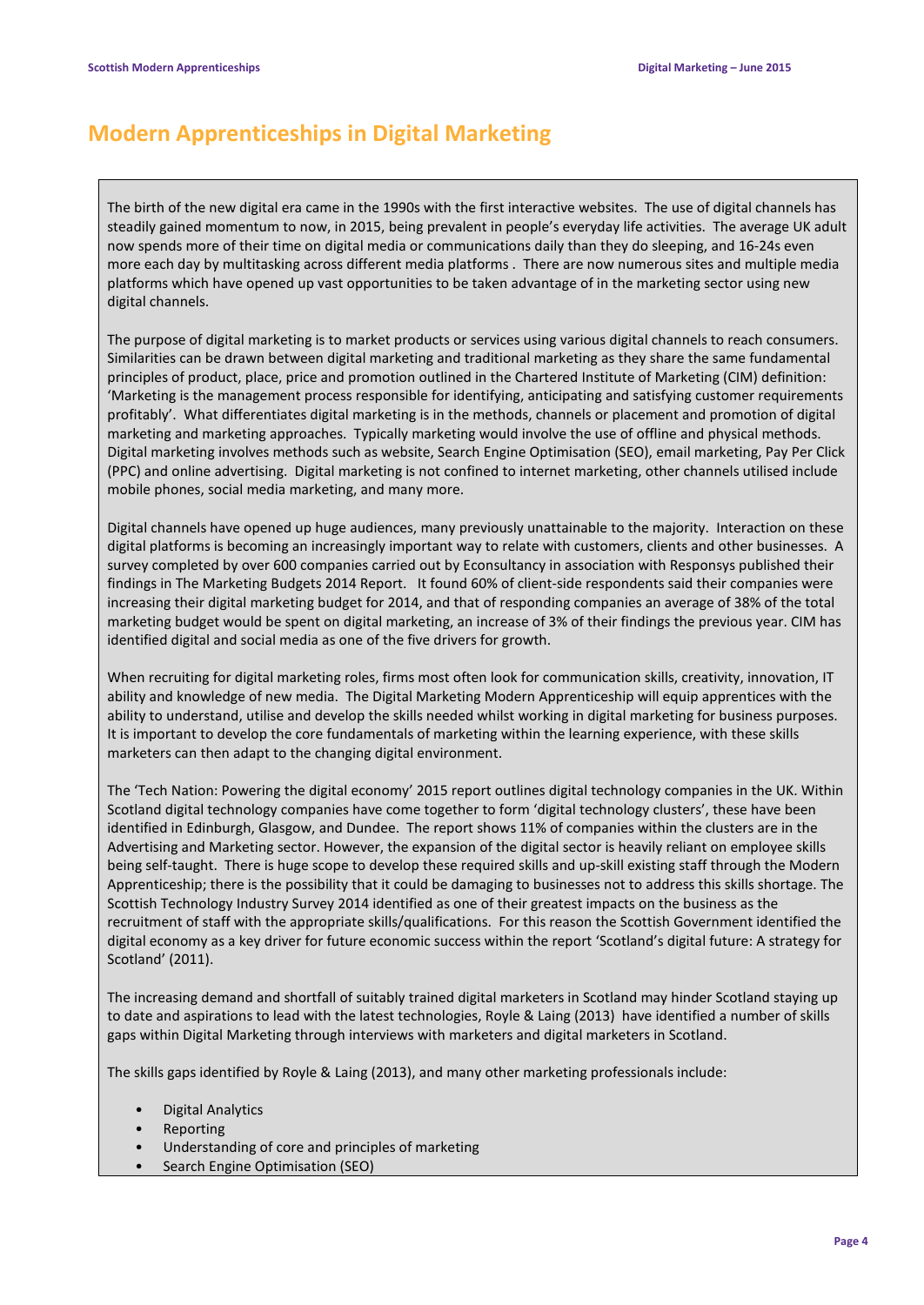The objectives of this framework are to:

- build a competent digital marketing workforce in Scotland, providing organisations of all sizes across all sectors with the staff needed to increase productivity and efficiency
- tap into the skills and talents of a diverse population by providing flexible entry routes into a career in digital marketing
- equip individuals with the skills, knowledge and experience needed to undertake digital marketing roles in a range of business settings
- provide a progression route to the Technical Apprenticeship in Digital Marketing
- provide apprentices with an opportunity to develop the skills, knowledge and experience they will need to progress to higher level roles with additional responsibilities and onto further and higher education, if they wish to do so.

The Government Economic Strategy 2011 outlined learning, skills and well-being as strategic priorities in Scotland. The Modern Apprenticeship in Digital Marketing would address this strategic priority and be of value to the Scottish Economy. The Modern Apprenticeship will equip learners with the skillset to progress in digital marketing careers. Apprentices will be able to actively engage, understand and use their skills and knowledge across multiple digital platforms and channels, enabling Scottish organisations to lead and keep a pace of global trends and developments.

The Digital Marketing Modern Apprenticeship is vital for continuing a prosperous and sustainable economy in Scotland. Aiding more Scottish organisations to get online and opening up e-commerce opportunities overseas. The Boston Consulting Group identified SMEs that are active online are more successful, experiencing quicker growth and reaching wider markets. In Scotland in 2011 25% of businesses did not have a presence online, the Scottish government identified this as a missed opportunity. Encouraging these businesses to trade online would offer opportunities for digital marketing apprentices but also offer a more cost effective way for employers to train people than via alternative entry routes into employment, whilst expanding their audience.

Job Roles appropriate for the Modern Apprenticeship in Digital Marketing SCQF 6 include:

- Digital Marketing Co-ordinator
- Digital Marketing Assistant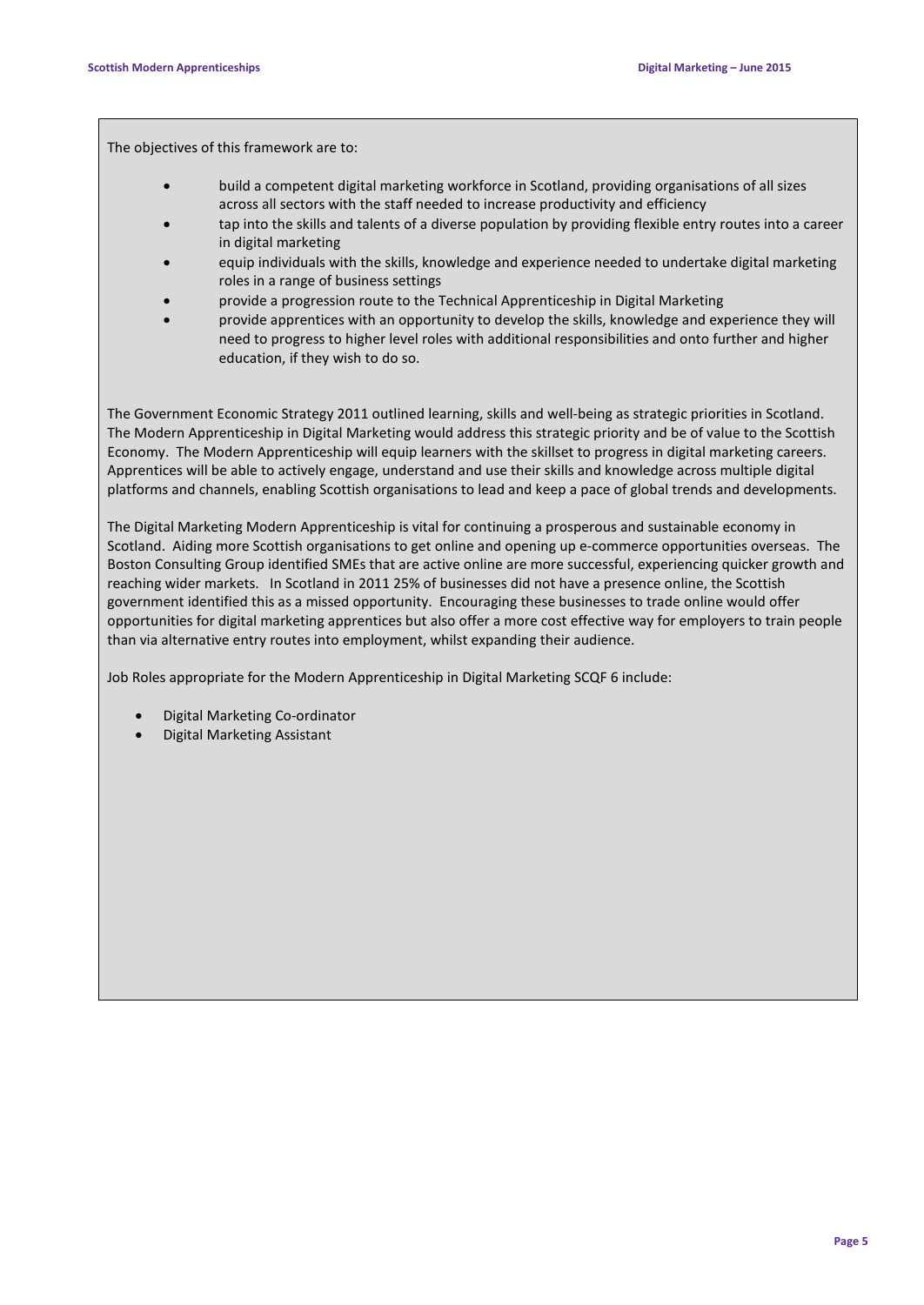# **Summary of Framework**

#### **Diagram showing the contents of the Modern Apprenticeship in Digital Marketing**

### **Duration**

**-** *The Digital Marketing MA should take an average of 18 months to complete and demonstrate competency.*

### **Mandatory outcomes**

#### **SVQ or alternative competency based qualification**

- **-** *The following must be achieved:*
- SQA Diploma in Digital Marketing at SCQF Level 6 GK4W 46

#### **Core Skills**

| Communication<br>• Working With Others<br>• Problem Solving<br>Information and Communication | (SCQF Level 5)<br>(SCQF Level 5<br>(SCQF Level 5) |
|----------------------------------------------------------------------------------------------|---------------------------------------------------|
| <b>Technology</b><br><b>Numeracy</b>                                                         | (SCQF Level 5)<br>(SCQF Level 5)                  |

#### **Enhancements**

- One core skill at a higher level than is specified in the framework or,

- One unit from an SVQ at the same level as the framework or above relevant to the apprentice's job role.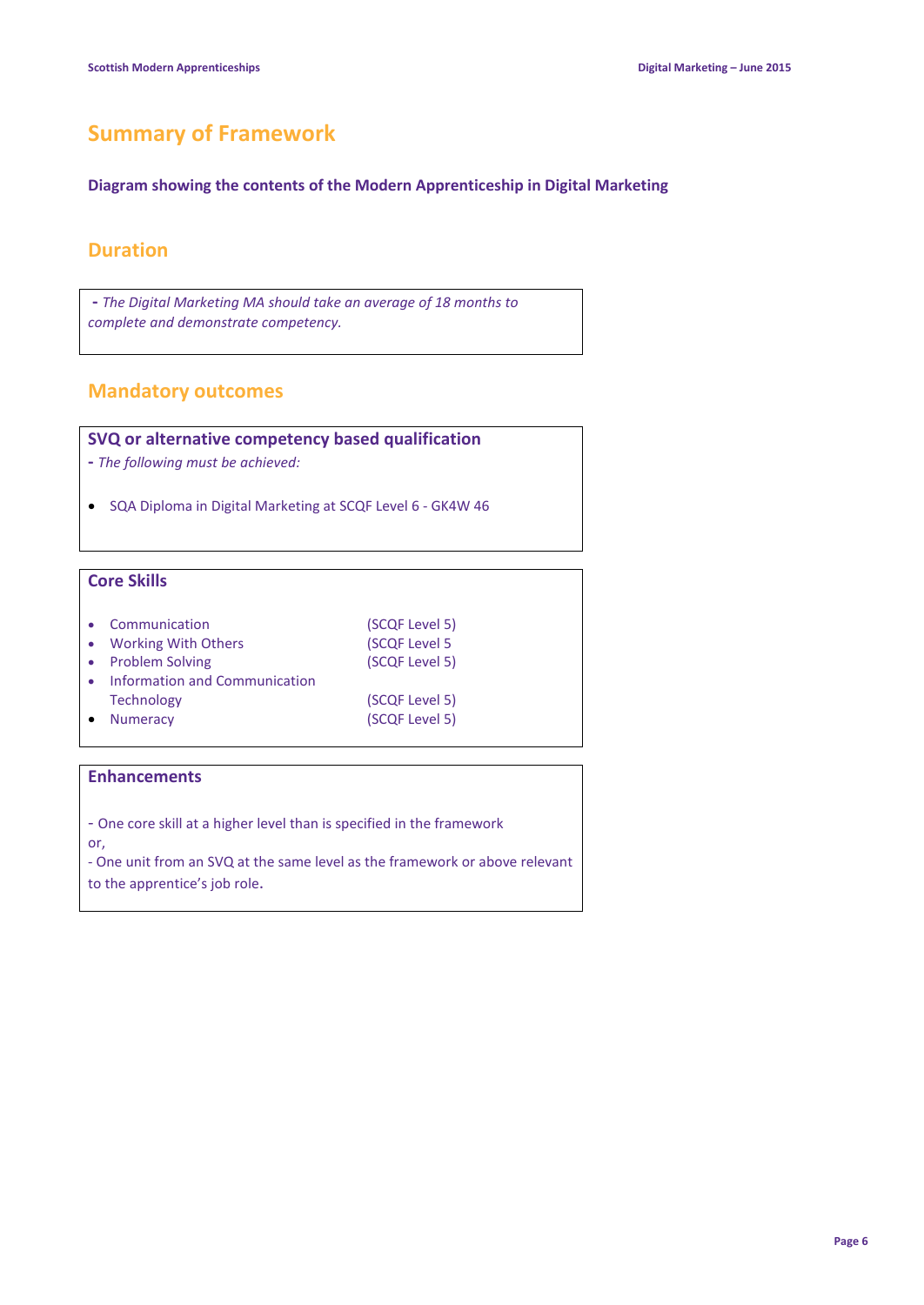## **The Framework**

### **Duration**

It is expected that apprentices following this framework will take 18 months to complete. This includes a minimum of 110 hours for off-the-job training.

### **Mandatory Outcomes**

#### **CBQs**

Each apprentice is required to achieve the following Qualification:

#### • **SQA Diploma in Digital Marketing at SCQF Level 6 (GK4W 46)**

All Scottish Modern Apprenticeships must contain a relevant Scottish Vocational Qualifications (SVQs) or Competency Based Qualifications (CBQs). SVQs and CBQs are work-based qualifications based on National Occupational Standards of competence drawn up by representatives from each industry sector. They are made up of units – normally between six and ten – which break a job down into separate functions reflecting the different kind of activities of a job. SVQs and CBQs are available at a range of levels – although most are at SCQF Levels 5, 6 and 7 (SVQ Level 2 and 3). When someone has achieved an SVQ or CBQ, there is a guarantee that they have the skills and knowledge needed to do their job.

#### **Core Skills**

Each apprentice is required to achieve the following core skills:

| Communication                            | (at SCQF Level 5) |
|------------------------------------------|-------------------|
| Working with others                      | (at SCQF Level 5) |
| <b>Problem Solving</b>                   | (at SCQF Level 5) |
| Information and Communication Technology | (at SCQF Level 5) |
| <b>Numeracy</b>                          | (at SCQF Level 5) |

Core Skills must be separately certificated.

Core Skills are skills and abilities which everyone needs in their work. This is true for every job in every workplace. Core Skills also feature in National Qualifications such as Standard Grades and Highers and from 2000, Scottish candidates have been issued with a Core Skills profile on their Scottish Qualifications Certificate. Candidates who have already been certificated as achieving Core Skills at the levels given above – either in the workplace or at school or college - do not need to repeat these Core Skills as part of the Modern Apprenticeship Framework.

#### **Enhancements**

- One core skill at a higher level than is specified in the framework

or,

- One unit from an SVQ at the same level as the framework or above relevant to the apprentice's job role.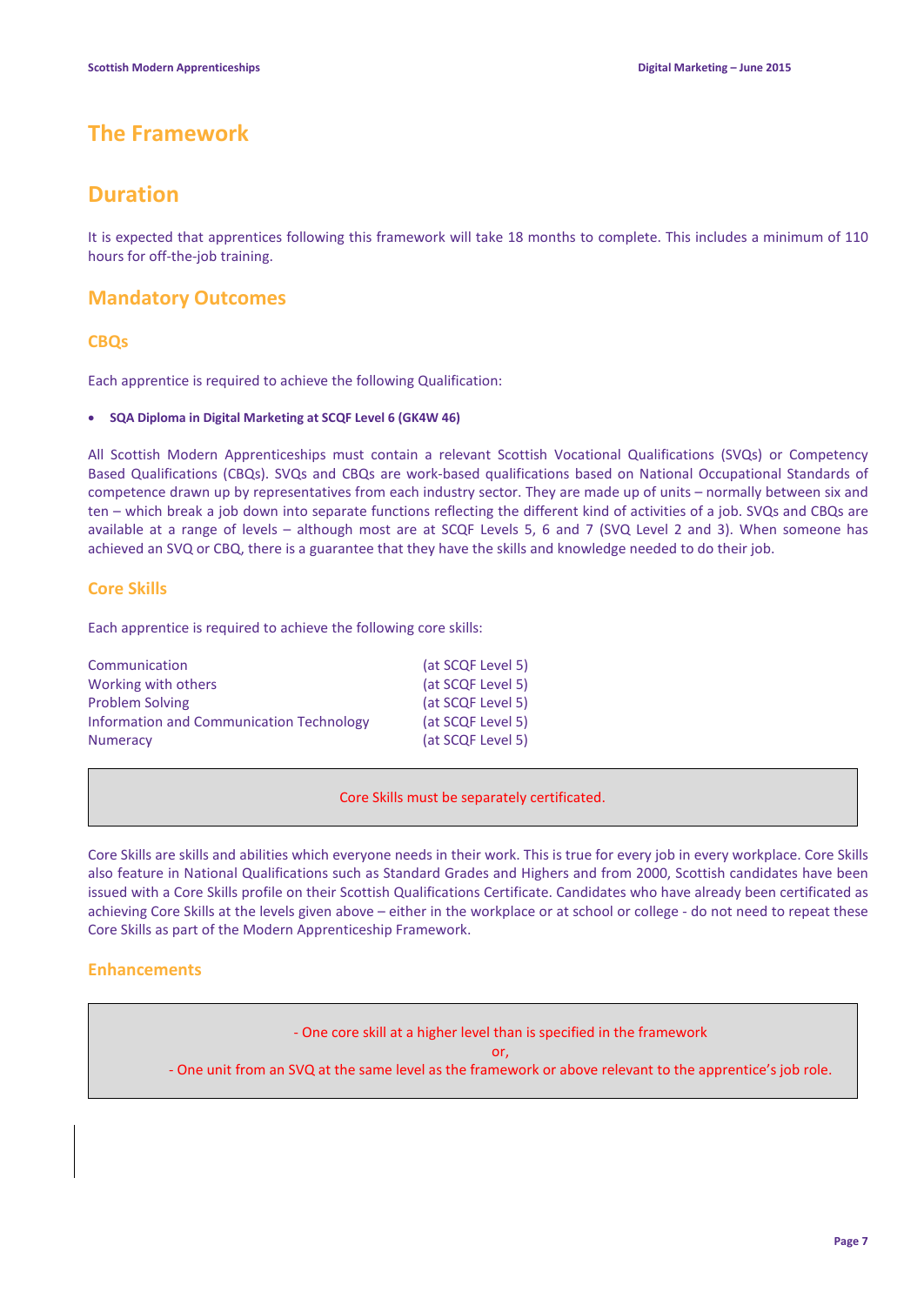# **Optional Outcomes**

There are no optional outcomes.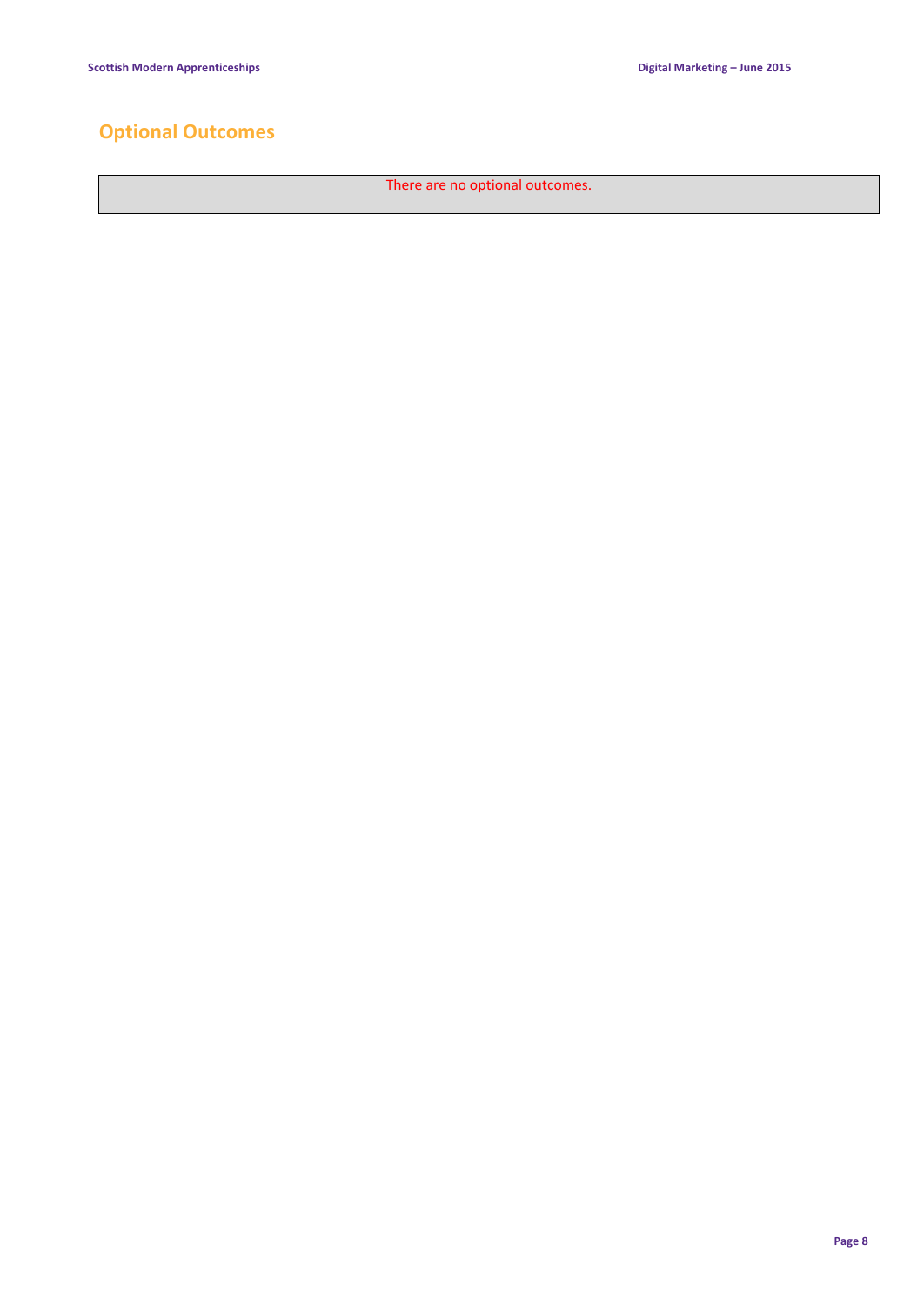# **Registration and certification**

This Scottish Modern Apprenticeship is managed by Skills CFA. The SSC is the first point of contact in Scotland for any enquiries in relation to the Framework. Contact details:

> Skills CFA 6 Graphite Square Vauxhall Walk London info@skillscfa.org Tel: 020 7091 9620

The SSC will register all Scottish Modern Apprentices undertaking this Framework. **All Modern Apprentices must be registered with the SSC within 4 weeks of starting their apprenticeship.**

Registration can be made by completing the Sample Training Plan and Sample Training Agreement in Appendix 3 and sending these to the above address or completing the online registration system (MA Online, www.maonline.org.uk). In the case of MAs which receive funding it is acceptable for the Skills Development Scotland Training Plan to be used on the condition that it includes all relevant information as set out in the MA Training Plan.

Skills CFA will issue a Modern Apprenticeship Certificate of Completion to those Modern Apprentices who have completed the mandatory outcomes of the Framework. Before a certificate is issued, training providers must submit evidence to the SSC that the mandatory outcomes have been achieved. This will normally be in the form of photocopies of certificates from awarding bodies.

Requests for registration and certification should be made to the SSC at the address above.

#### **Skills CFA Service level**

Skills CFA undertakes to confirm the registration of candidates in writing within 4 weeks of receipt of the relevant Training Plan and Training Agreement. Each candidate will be issued with a unique registration number.

Skills CFA also undertakes to issue Certificates of Completion within 4 weeks of receipt of the appropriate evidence that a candidate has completed the outcomes as stated in the Training Plan.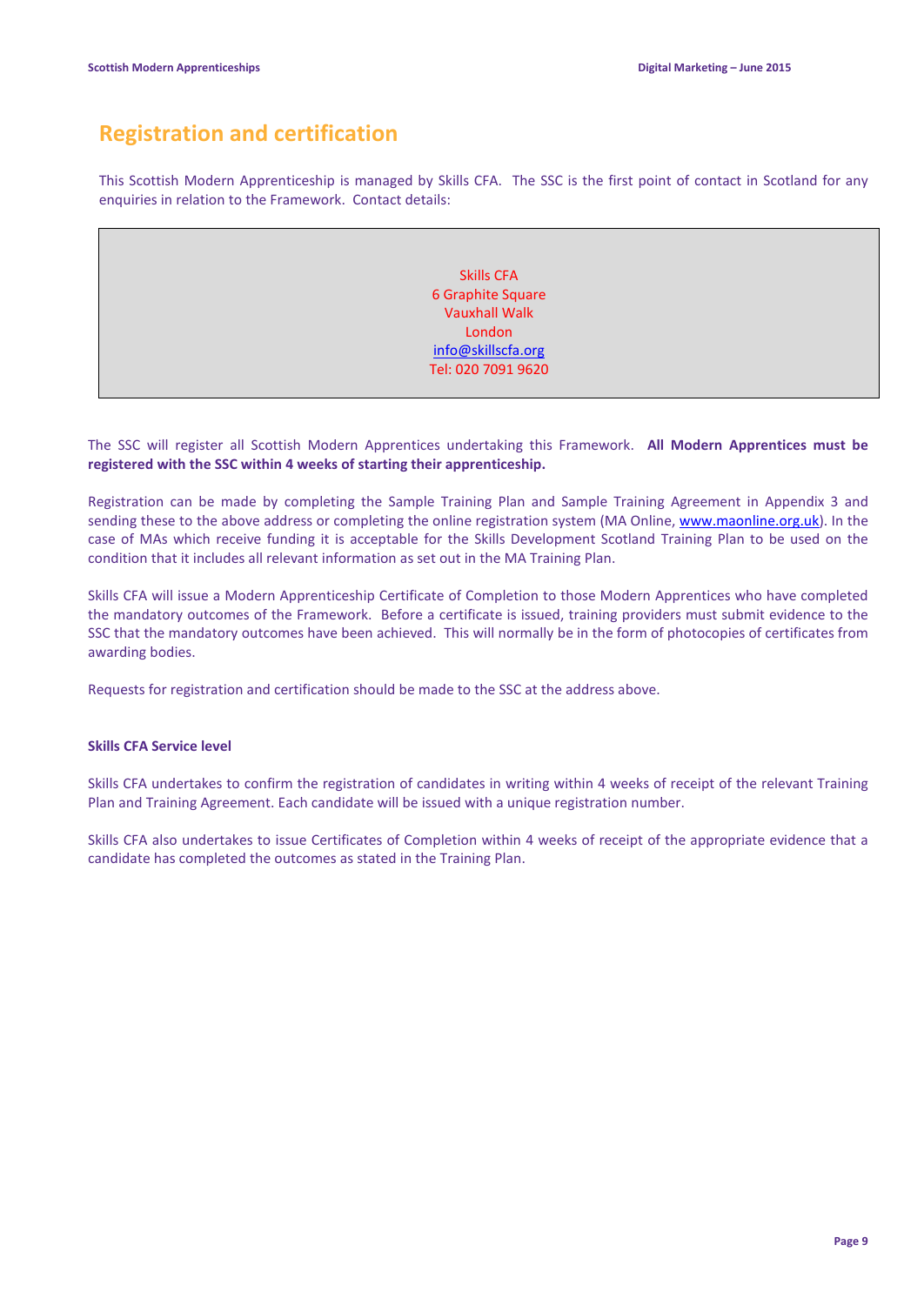### **Recruitment and selection**

The recruitment and selection of Modern Apprentices is primarily the responsibility of the employer. However, the following guidance is given:

- Employees may enter a Modern Apprenticeship from the age of 16. There is no upper age limit.
- The Modern Apprenticeship is designed to attract high quality people to the industry. Achievement of academic qualifications is one way of assessing the suitability of applicants. However it should be stressed that no persons should be deterred from applying for a Modern Apprenticeship because of a lack of formal educational qualifications. As well as traditional qualifications such as Standard Grades and Highers, employers should also be aware of newer vocational qualifications or vocational activity undertaken outwith an academic institutions, such as volunteering activity.
- The following factors may also influence the selection process:
	- performance during a formal interview process
	- references
	- relevant work experience
	- trial observation period.
- Employers should be aware of the nature, relevance and quality of foreign qualifications and make appropriate allowances concerning entry requirements.
- In order to promote and maintain the high status of the Modern Apprenticeship within the industry all literature distributed for recruitment purposes should emphasise the high standards of achievement expected of the candidate.
- Employers may wish to contact the SSC for advice and guidance on recruitment and selection.

There are no specific sectoral or cross sector requirements for entry on to the Digital Marketing Modern Apprenticeship Framework.

## **Equal opportunities**

Modern Apprenticeships should ensure that there is equality of opportunity for all and any barriers (real or perceived) are addressed to support anyone seeking to enter employment to undertake the Modern Apprenticeship.

All MAs supported by Skills Development Scotland must conform to any contractual requirements on equal opportunities. All employers of Modern Apprentices should have an Equal Opportunities policy statement.

## **Health and Safety**

All aspects of health and safety at work must be recognised within the delivery of this Modern Apprenticeship Framework and all statutory requirements be adhered to. It is a key aspect of the induction period of the Modern Apprenticeship that apprentices are fully informed both of the regulations and that they and their employers are bound by these regulations. Modern Apprentices should be made aware of their rights and duties with regard to health and safety.

All Modern Apprentices supported by Skills Development Scotland will be required to satisfy the adequacy of SDS's Health and Safety policy and systems.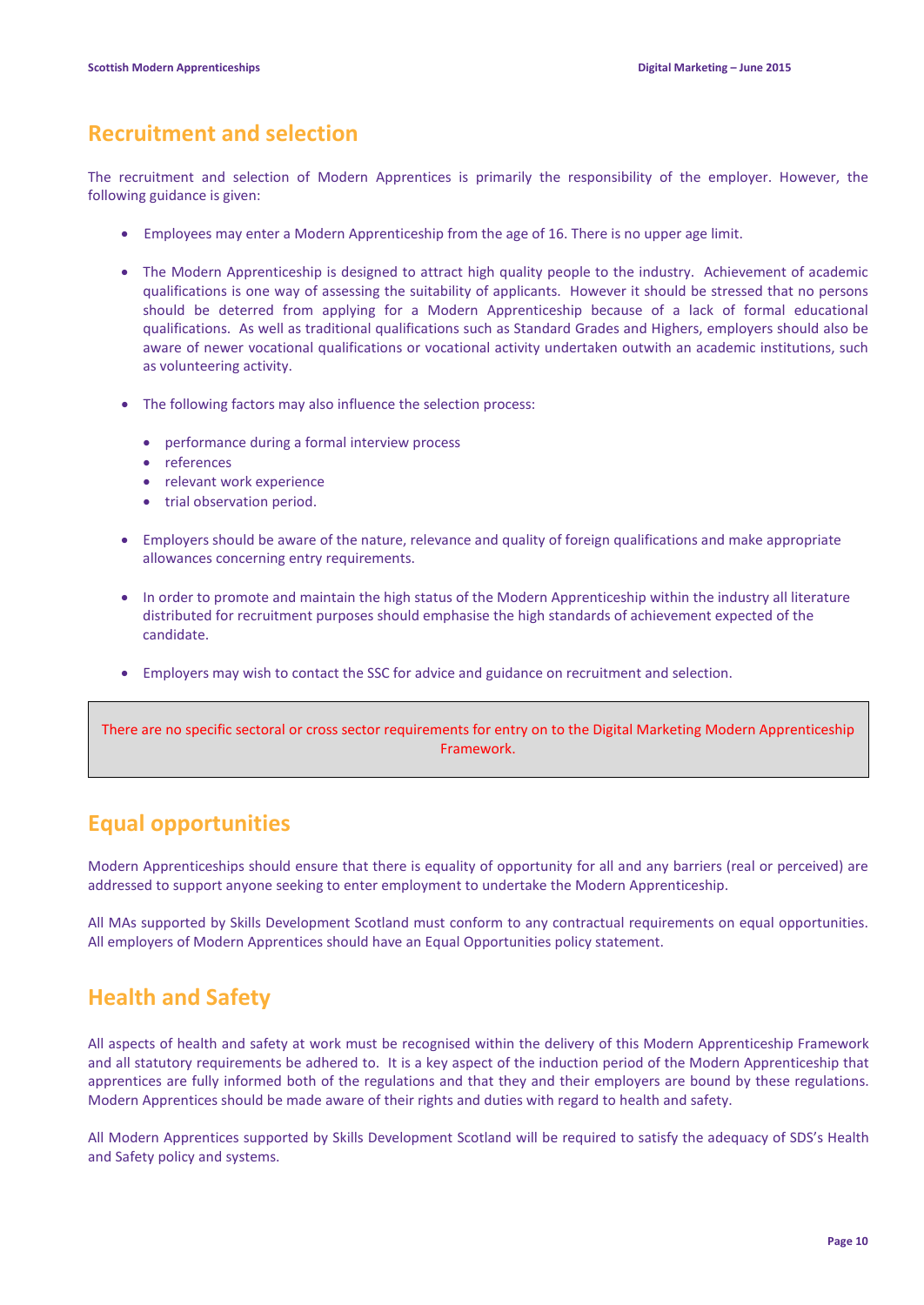### **Contracts**

The following three contracts are essential to the successful outcome of the Modern Apprenticeship programme:

- 1. Contract of employment signed by the employer and the Modern Apprentice.
- 2. SSC Training Agreement this agreement outlines the basis of the modern apprenticeship, refers to the contract of employment and includes Health and Safety responsibilities. A sample SSC Training Agreement is set out in Appendix 3.
- 3. SSC Training Plan this plan outlines the selected outcomes and the expected duration of the apprenticeship. In cases where funding is offered by SDS, the SDS Training Plan will be sufficient on condition that it contains all relevant information as set out in the Sample Training Plan at Appendix 3. Training Plans may be modified to reflect changing circumstances; however it is essential that the SSC is notified of any changes.

## **Employment status of Modern Apprentices**

It is important that the sector offers genuine employment and career prospects to those people it wishes to attract through Modern Apprenticeships. Accordingly**, all apprentices must be employed.**

All Modern Apprentices must have a demonstrable need to acquire **significant new knowledge and skills** to fulfil their job role. The modern apprenticeship framework selected for the employee must be the most appropriate learning programme generally available to that individual, providing such knowledge and skills.

# **Terms and conditions of employment**

In order to compete with other sectors offering Modern Apprenticeships, attractive packages will need to be developed by employers in the sector. The terms and conditions of employment for individual Modern Apprentices will be agreed between the employer and the apprentice and should form the contract of employment.

# **Training and development**

#### **Delivery**

Training delivery can take many forms under the Modern Apprenticeship system. Some organisations may become approved SVQ Assessment Centres; others may join a consortium or use peripatetic assessors. Some large employers will be able to complete all the training and development in-house, but most employers will find that some of the training and development will have to take place away from the normal workplace. In particular the underpinning knowledge requirements are often more suited to delivery by outside training providers which might include:

- private training organisations
- colleges / universities
- other employers

Such knowledge could be delivered through training courses or through open/distance learning packages.

The option of sharing training and assessment resources amongst a cluster of employers (or across the divisions of a larger employer) will be particularly appealing to those firms which do not have the resources to provide all of the training and development. Assessment can be provided by these bodies, but the assessors and the training centre must be approved by the awarding bodies for the SVQ and Core Skills where appropriate.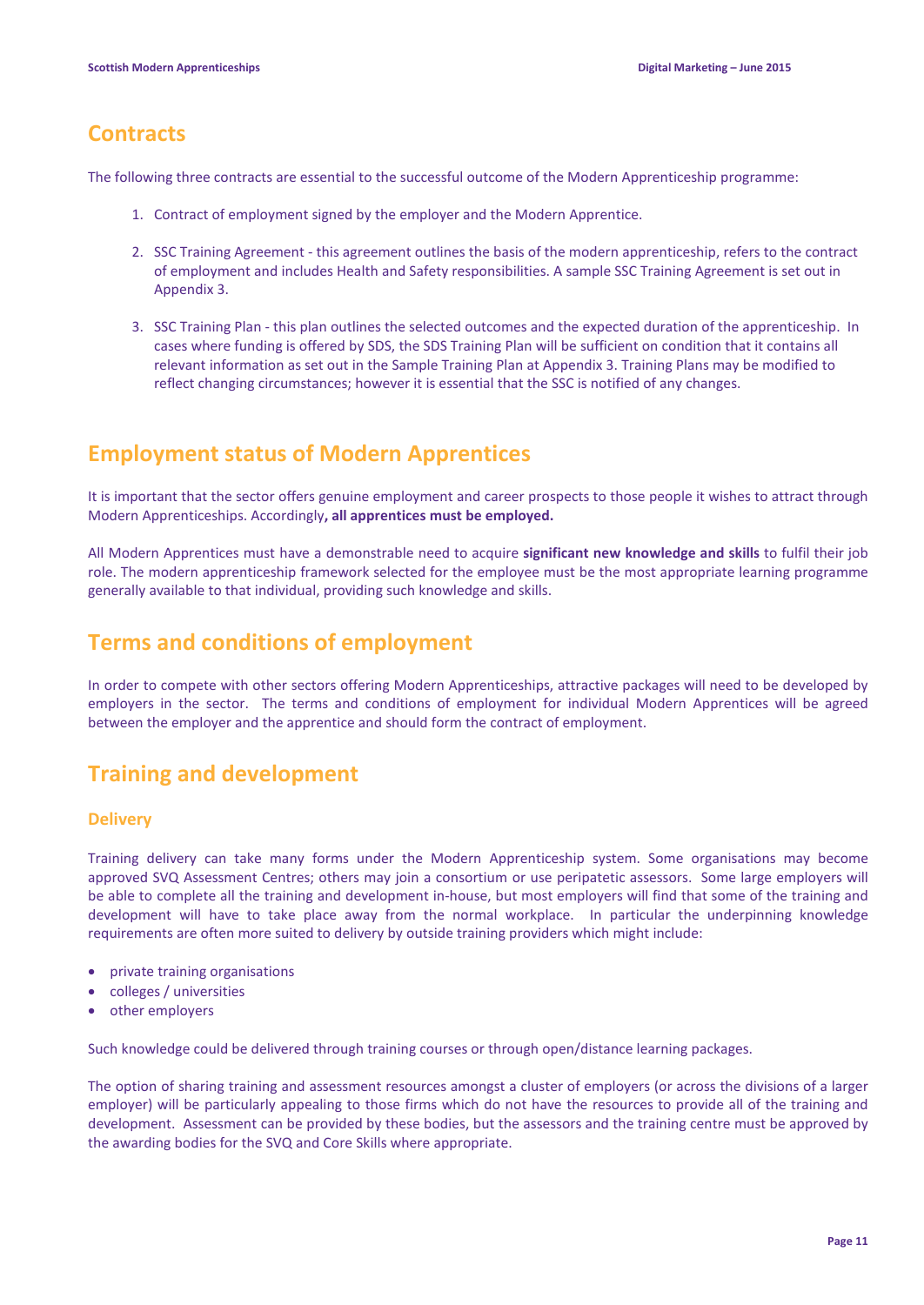### **List of Training Providers**

List all of the organisations approved to deliver the MA framework in Scotland and list any organisations which are not currently approved but are likely to be able to deliver this Framework in the future, detailing any timescales for approval.

If no list is available, add contact details or web details where an up to date list can be obtained.

**OA** Portland House, 17 Renfield Street, Glasgow G2 5AH +44 (0)845 074 7852

YouTrain Group Ltd Head Office Unit 127 Stirling Enterprise Park **Stirling** FK7 7RP +44 (0)1786 478478

### **Delivery of Training for the Modern Apprenticeship in Digital Marketing**

#### **Work-based training**

#### **Delivery and assessment method**

Evidence generated at work by carrying out relevant tasks provides the most direct proof of competence. For this reason, the identification, generation and interpretation of such evidence is the primary method of assessment for the competency units.

Performance evidence must be the primary form of evidence gathered for the assessment of the competence units. In order to demonstrate consistent, competent performance for a competence unit, it is expected that 3 different types of evidence are provided, one of which must be performance evidence. Units must be covered by 3 forms of evidence holistically wherever possible. Each performance criterion (PC) must be covered by at least one piece of evidence

The most effective way of assessing competence, is through direct observation of the learner. Assessors must make sure that the evidence provided reflects the learner's competence and not just the achievement of a training programme. Where observation is needed to obtain assessment evidence, this must be carried out against the competence unit assessment criteria. Best practice would require that such observation is carried out by a qualified Assessor. If this is not practicable, then alternative sources of evidence may be used.

It is recommended that a holistic approach to assessment is adopted and all evidence submitted by the learner wherever possible is assessed for more than one competence unit.

#### **Skills required by training providers delivering the training**

#### *Assessors - Competence Units*

*Assessment must be carried out by qualified Assessors:*

• *Who hold, or are working towards a nationally recognised Assessor qualification as a minimum and as appropriate to the assessment being carried out.*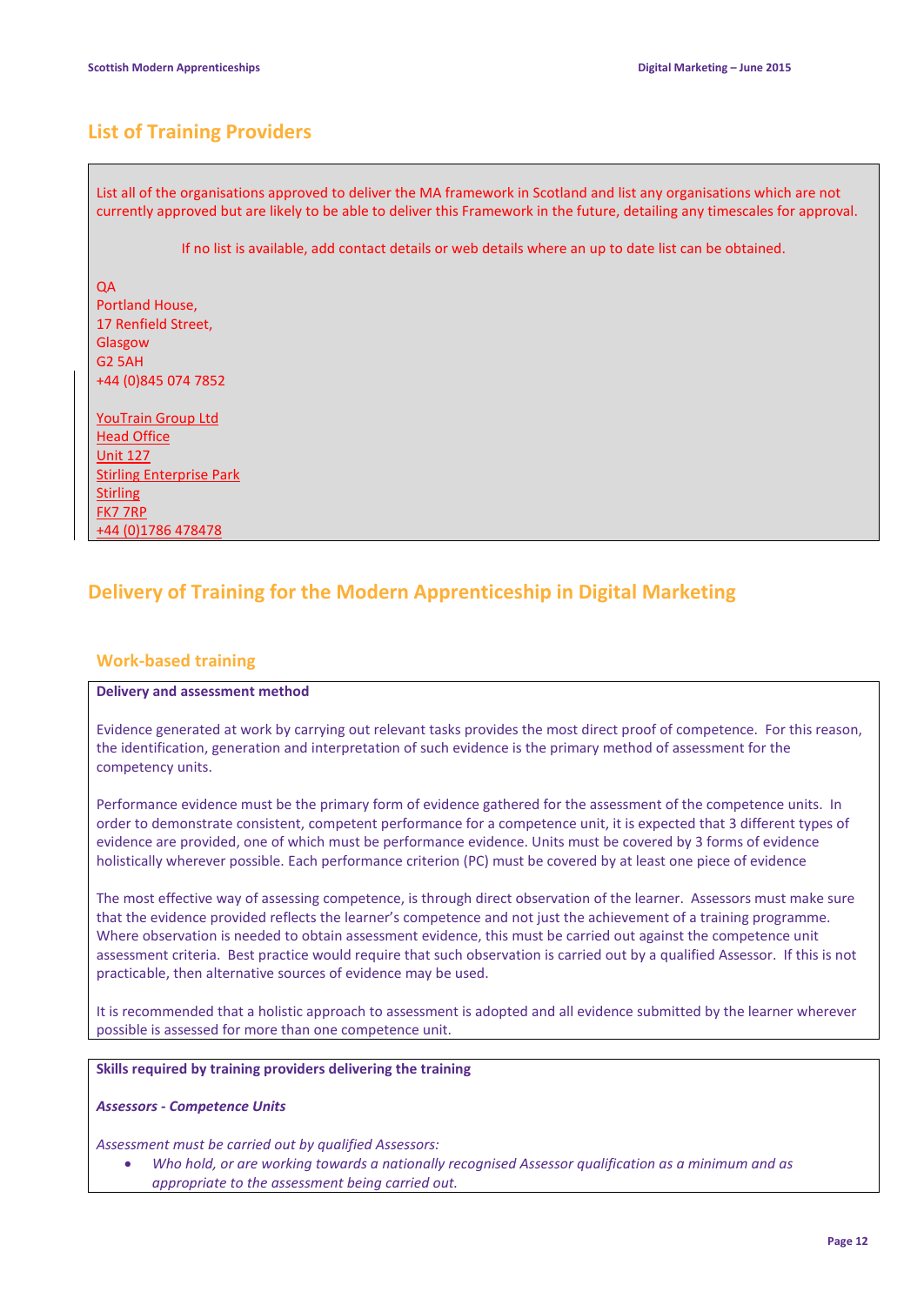#### *Assessor Technical Requirements*

*Assessors must be:*

- *able to demonstrate that they have verifiable and sufficient technical competence to evaluate and judge the performance and knowledge evidence requirements as set out in the relevant QCF unit learning outcomes and associated assessment criteria*
- *qualified in a related discipline to at least level 4 (or equivalent); those without such qualifications will need to provide evidence of significant personal practice.*

#### *Staff conducting quality assurance*

*Quality assurance staff must:*

- *Have experience in quality assurance/internal verification and*
- *hold or be working towards an appropriate qualification*
- *Have familiarity of the occupation covered by the qualification*
- *Have knowledge and understanding of the qualification's structure and content.*

**Delivery of underpinning knowledge (if no formal off-the job requirement)**

*- Delivery of underpinning knowledge is through the knowledge units that are within the combined qualification.*

#### **Off-the-job training**

**Details of off-the-job training**

- Underpinning knowledge is achieved through the individual knowledge units contained within the combined qualification. This component is not separately certificated, but certificated as a part of this combined qualification.

#### **Exemptions**

N/A

#### **The SSC training plan**

The plan is required to identify:

- 1 The selected Framework outcomes, specifying whether or not separate certification of the Core Skills is being sought.
- 2 A summary of the Modern Apprentices accredited prior learning
- 3 A timetable for achievement of the selected Framework outcomes, linked to regular progress reviews.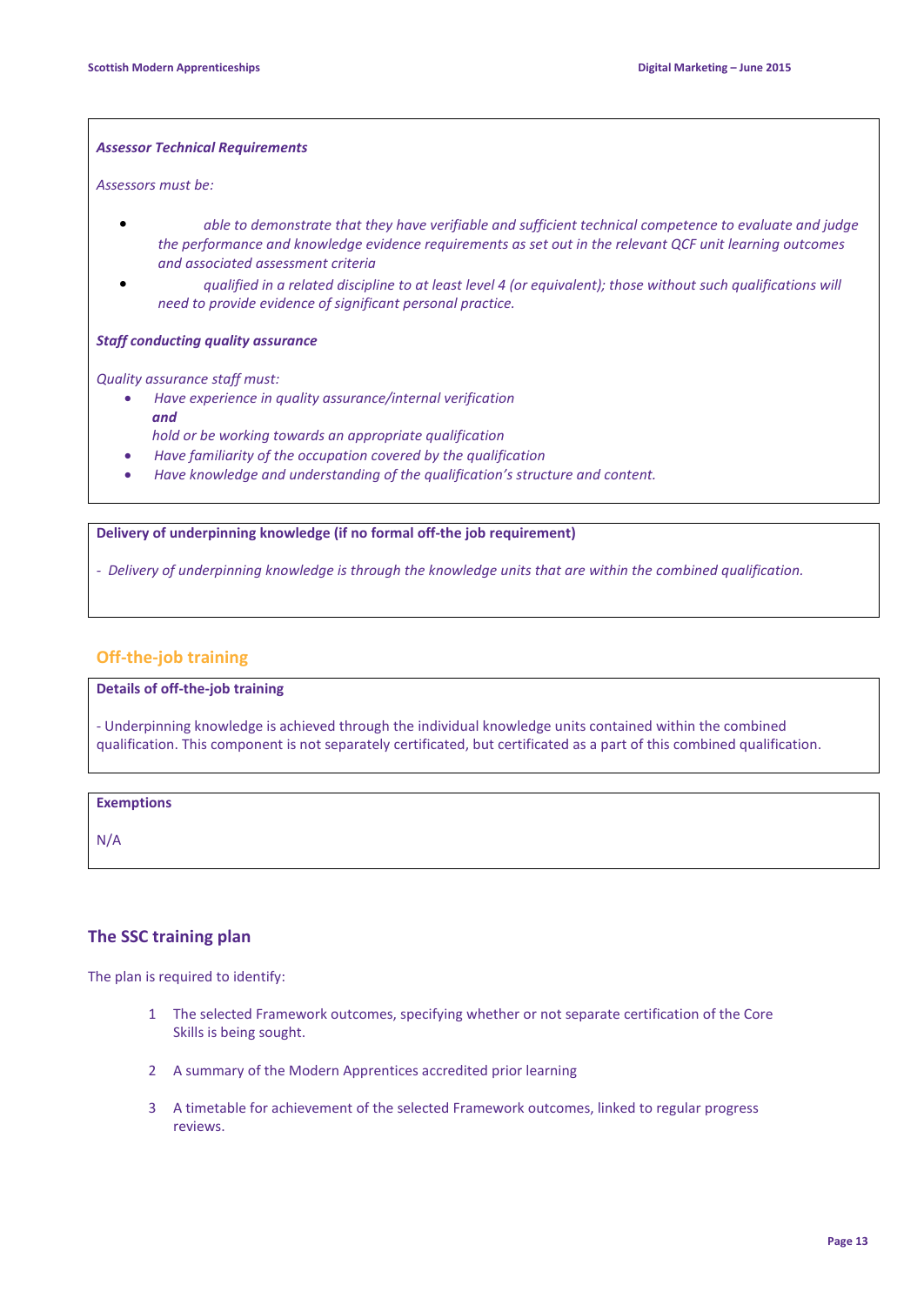The Training Plan should take into account any relevant previous training and development, education or work experience. Not all Modern Apprentices need have different plans, but many will vary. Moreover as reviews take place and circumstances change so the plan itself can be modified.

However any changes must:

- be subject to the quality provisions of Skills Development Scotland (if the MA is being financially supported)
- comply with the stipulations of this Framework
- meet the needs of the employer and apprentice.

A sample Training Plan is provided at Appendix 3 of this document, however, for those Modern Apprentices funded by SDS area office it is sufficient to submit the Skills Development Scotland Training Plan on condition that it covers the same information required in the MA Training Plan.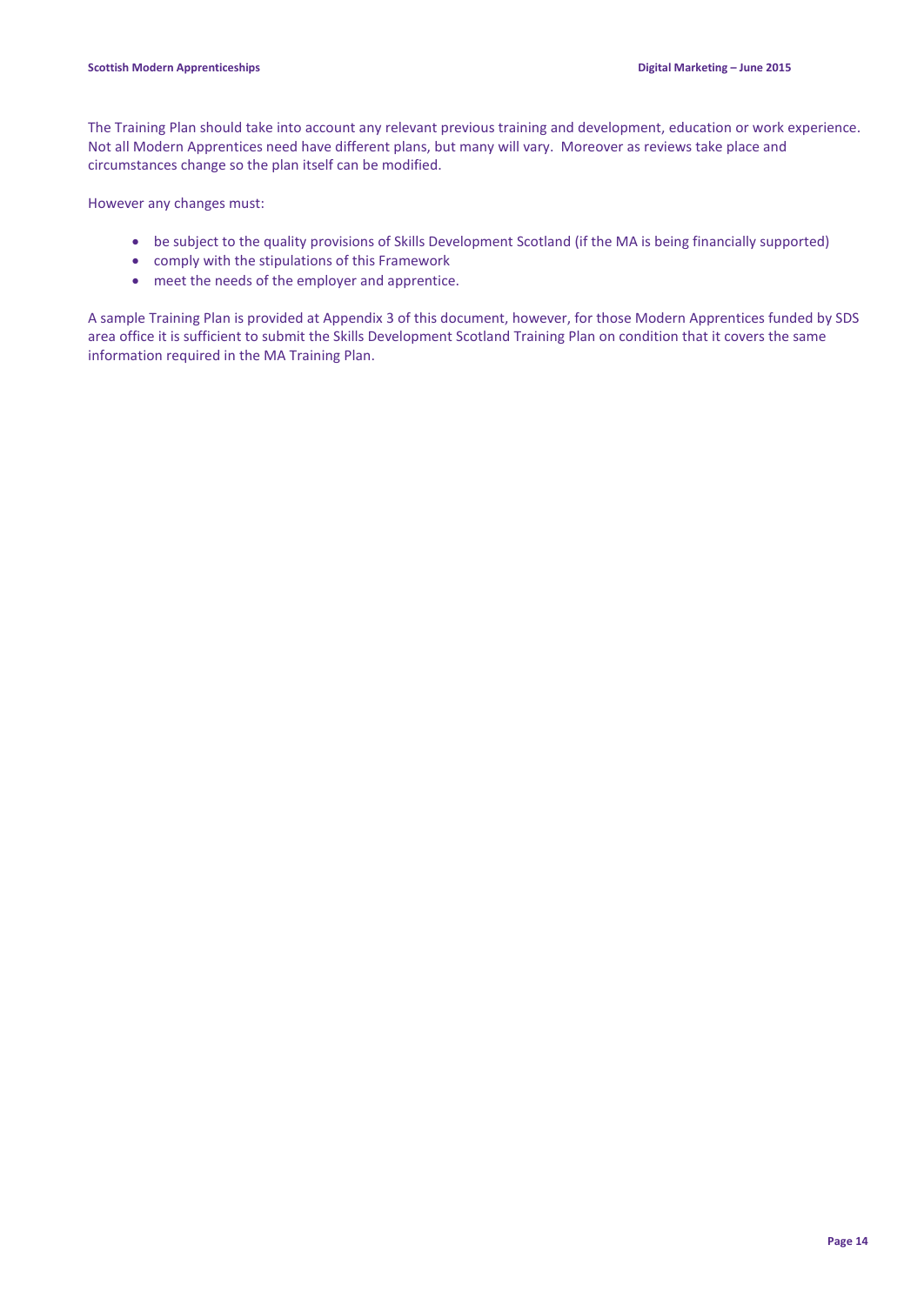# **Consultation Process**

An online Survey was carried out by Skills CFA which was sent to Scottish employer and Training Provider centres.

There were 33 responses to the survey; a respondent breakdown for the Skills CFA survey was as follows:

- Employer 53.3%
- Training Provider 6.7%
- Both Employer and Training Provider –30%
- Other  $-10%$

Revealing findings showed that 96.8% of respondents believe a Digital Marketing Modern Apprenticeship in Scotland would be of value to the Scottish economy, and 93.3% said they would support the development of Digital Marketing apprenticeships. While 87.1% of respondents said their organisation would be interested in using a Digital marketing apprentice to address digital skills within their organisations.

#### **Survey Results**

Respondents indicated the main benefit they saw of using a Digital Marketing apprentice would be to reduce skills shortages within the organisation, upskilling existing staff and recruiting new staff.

The results from the survey showed that the majority of respondents felt the Modern apprenticeship should have all 5 core skills included at SCQF Level 5. In addition to this, 50% believed that the modern apprenticeship should contain two mandatory enhancements. The survey then asked a further question on preference of how the enhanced mandatory units would be included within the apprenticeship. The most popular options were to have a core skill at a higher level than is specified in the framework; or a unit from an SVQ at the same level as the framework or above relevant to the apprentice's job role. The least favoured option with 80% of respondents not wanting the mandatory enhancement to include an additional unit from a Management SVQ at Level 3 or 4.

#### **Supporting Organisations**

Further market research was carried out with employers to establish demand for qualifications. Feedback has been very positive and the following organisations have expressed in the Modern and Technical Apprenticeship in Digital Marketing, all of which have representation in Scotland:

#### **Employer Organisations Based in Scotland:**

| Impact Arts (projects) Ltd      | Careers Studio                                    |
|---------------------------------|---------------------------------------------------|
| Cables and Chips                | Royal Bank of Scotland                            |
| Health In Mind                  | <b>CirrusHQ</b>                                   |
| <b>Browns Opticians</b>         | Advanced Stairlifts (Scotland) Ltd                |
| Eco Door Systems                | McGill Motorsport Ltd                             |
| People Know How                 | Tecnica Ltd                                       |
| Money Dash Board                | Adventure Golf Island                             |
| <b>Glory Days</b>               | John White and Son                                |
| Drake Music Scotland            | Castle Enterprise Scotland Ltd                    |
| Standard Life                   | Airsoft World Ltd                                 |
| Lettings of Distinction         | A Johnstone Haulage Ltd                           |
| <b>Firstcall Trade Services</b> | <b>Blake Stevenson</b>                            |
| 2a Publishing                   | McEwan Fraser Legal, Solicitors and Estate Agents |
| Wire Media                      | <b>Occupancy Marketing</b>                        |
| Aims Media                      | <b>Housing Options Scotland</b>                   |
| Spider Online                   | <b>Health Opportunities</b>                       |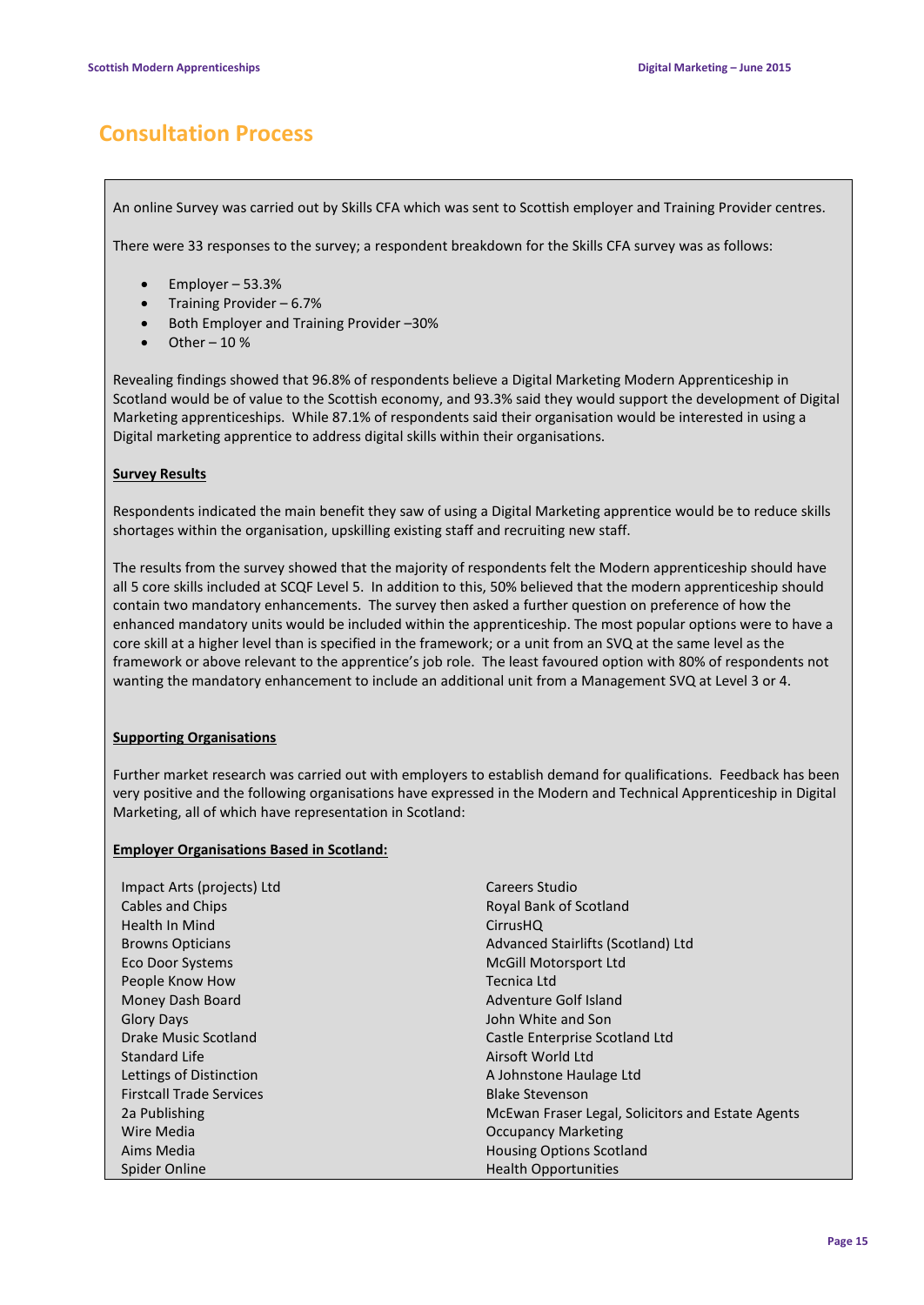| <b>Buzz Agency</b>                                                                          | Mackerel Media             |  |
|---------------------------------------------------------------------------------------------|----------------------------|--|
| <b>Blue Mungus</b>                                                                          | 6247 Graphic Design        |  |
| Peach Digital                                                                               | <b>Beveridge Solutions</b> |  |
| Radiator                                                                                    |                            |  |
|                                                                                             |                            |  |
|                                                                                             |                            |  |
| UK employer organisation with Scottish branch:                                              |                            |  |
|                                                                                             |                            |  |
| Serps-Invaders                                                                              | <b>Alienation Digital</b>  |  |
| Print and Sign Centres                                                                      | <b>Beattie Media</b>       |  |
| Cashel Travel                                                                               | Working on Wheels          |  |
| M8 Group Limited                                                                            |                            |  |
|                                                                                             |                            |  |
| <b>International Organisations with a Scottish branch:</b>                                  |                            |  |
|                                                                                             |                            |  |
| Miicard                                                                                     |                            |  |
| Equator                                                                                     |                            |  |
|                                                                                             |                            |  |
| In addition to the above list there has also been support from Skills Development Scotland. |                            |  |
|                                                                                             |                            |  |
|                                                                                             |                            |  |
|                                                                                             |                            |  |
|                                                                                             |                            |  |
|                                                                                             |                            |  |
|                                                                                             |                            |  |

## **Career progression**

Following completion of the Modern Apprenticeship, candidates should be able to achieve positions in areas such as:

- Digital Marketing Officer
- Online Marketing Officer
- Digital Marketing Executive
- Online Marketing Executive

Potential modern apprentices may come from a number of different backgrounds. However, it may be expected that most candidates would have around 5 Standard Grades and English and Maths at Level 3 and above. For learners entering onto this Framework, it is possible that they may not have any experience in digital marketing.

There are various possible progression routes from the Modern Apprenticeship, including:

- the SCQF Level 8 Technical Apprenticeship in Digital Marketing
- further specialist Digital Marketing qualifications at SCQF 8 such as:
	- o Professional Diploma in Digital Marketing
	- o Professional Diploma in Social Media Marketing
- a more generalist marketing route such as:
	- o SCQF Level 8 Technical Apprenticeship in Digital Marketing
	- o HND in Marketing
- into an enhanced job role using the skills developed through the Modern Apprenticeship as the foundations on which to build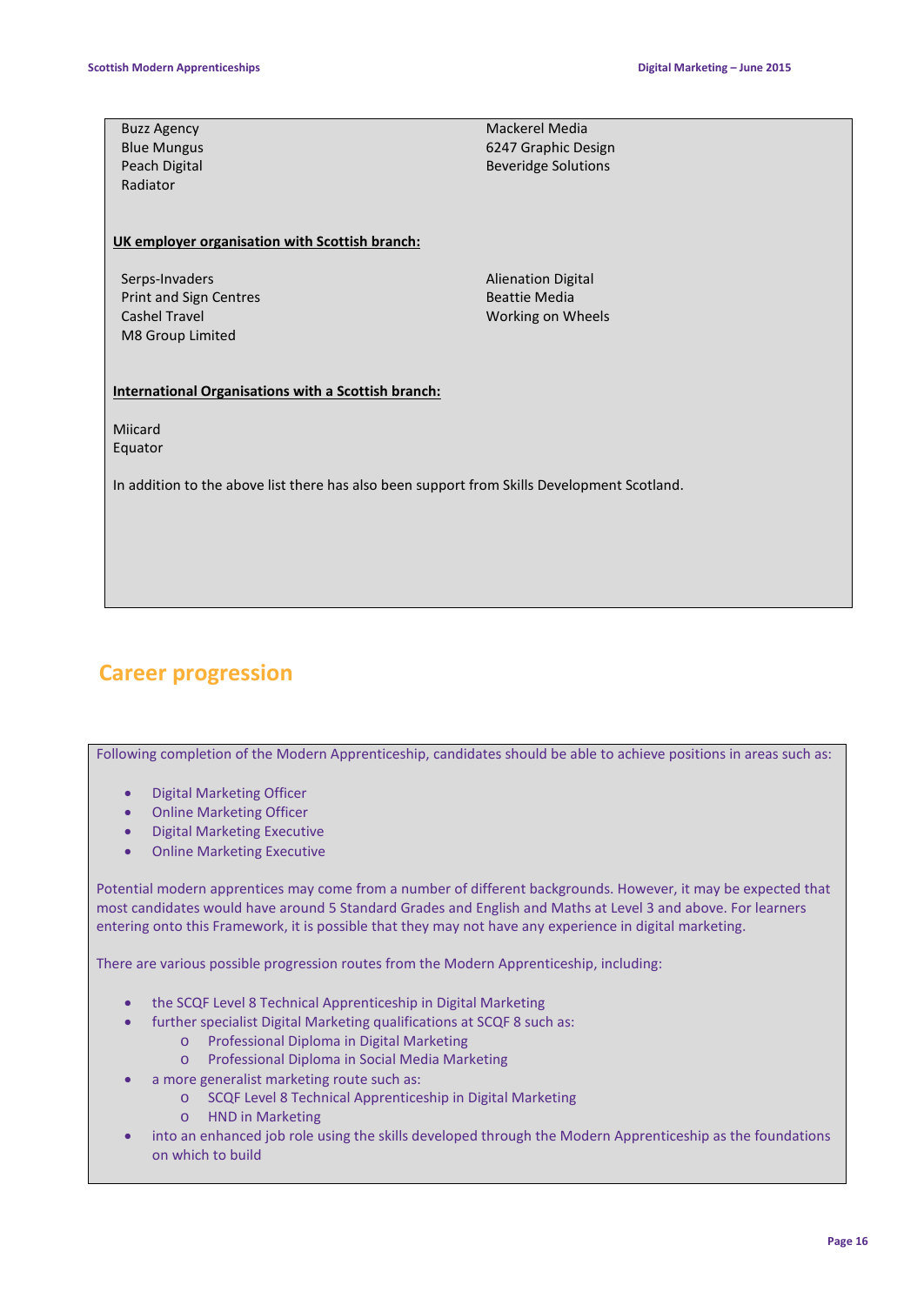# **Appendices**

### **APPENDIX 1**

#### **Stakeholder Responsibilities**

Many organisations and individuals share the responsibility for ensuring that the Modern Apprenticeship programme is implemented to the highest possible standard. They include:

- Awarding Bodies
- Employers
- Modern Apprentices
- Modern Apprenticeship Group (MAG)
- Sector Skills Councils (SSCs)
- Skills Development Scotland
- Training Providers

#### **Role of the Sector Skills Councils**

SSCs are responsible for developing Modern Apprenticeship Frameworks and are required to work with employers in their sectors to ensure that all Frameworks meet the needs of employers in their sectors.

For details on your sector's SSC, follow the link to the Federation for Industry Sector Skills and Standards website [http://fisss.org/.](http://fisss.org/)

#### **Role of Skills Development Scotland (SDS)**

MA frameworks are used by employers as part of their workforce development to train new employees and up-skill existing members of staff. They can be (and often are) used regardless of whether financial support is available from the delivery body who currently provides a 'contribution' towards the cost of delivery. However, only approved MA Frameworks will be eligible for funding support from Skills Development Scotland who should be contacted to establish the availability and level of support for each MA Framework.

#### Further information is available from: [http://www.skillsdevelopmentscotland.co.uk/our-services/modern](http://www.skillsdevelopmentscotland.co.uk/our-services/modern-apprenticeships.aspx)[apprenticeships.aspx](http://www.skillsdevelopmentscotland.co.uk/our-services/modern-apprenticeships.aspx)

SDS provides advice and guidance to individuals on the range of Modern Apprenticeships and training providers available. Individuals are signposted to opportunity providers who offer training in the vocational areas of interest.

Responsibilities include:

- Supporting the Modern Apprentice with ongoing Career Planning advice
- Signposting candidates to suitable vacancies
- Promoting the Modern Apprenticeship route on the Skills Development Scotland website
- Facilitating recruitment events that bring together jobseekers and opportunity providers

#### **Role of the Awarding Bodies**

A significant proportion of the Modern Apprenticeship is based on the assessment of the apprentice against SVQs/ CBQs or SVQ/ CBQ units. These qualifications are accredited by the SQA Accreditation and the Office of the Qualifications and Examinations Regulator (Ofqual) and are offered by Awarding Bodies.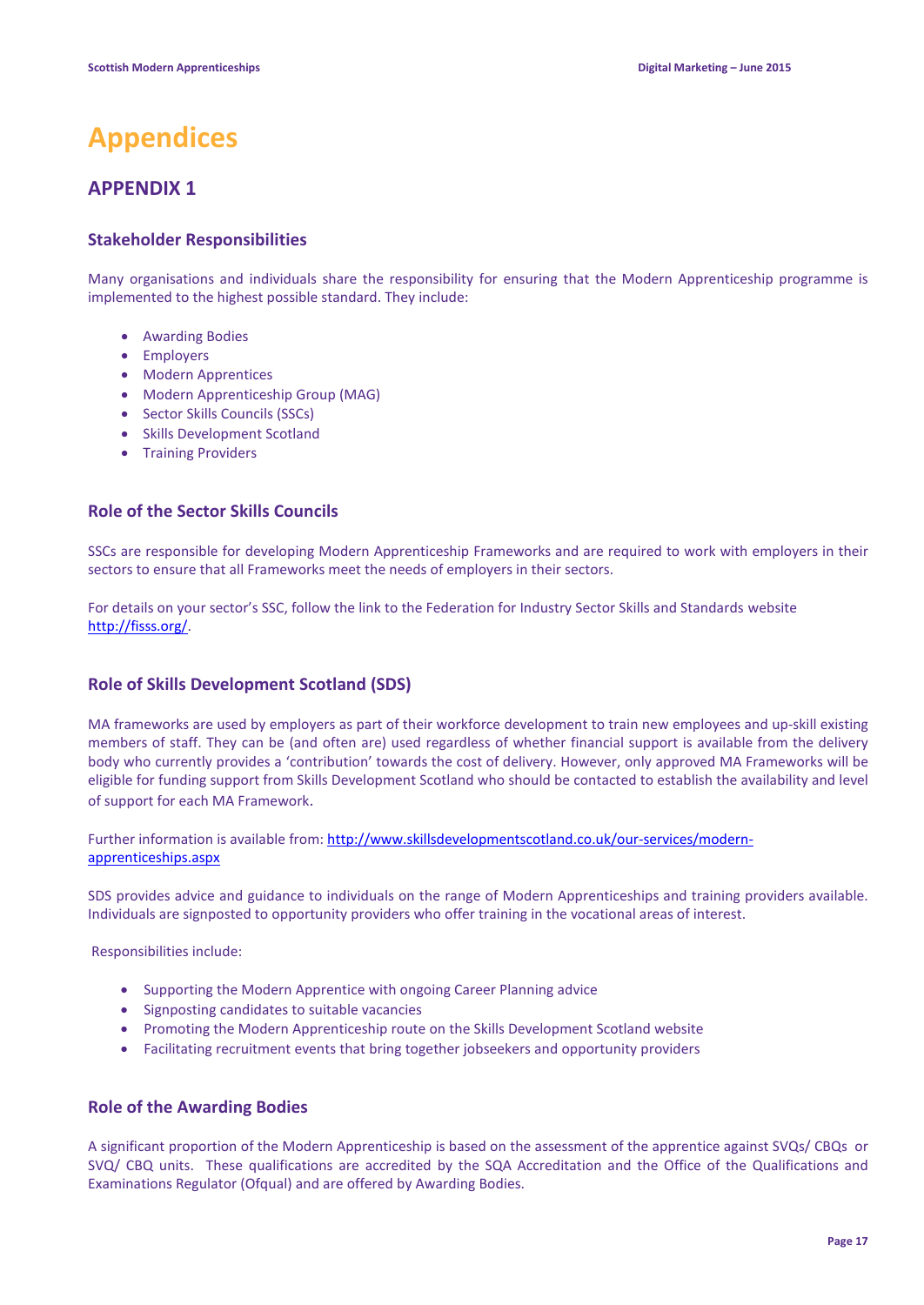It is the responsibility of the Awarding Bodies to ensure that centres are approved, that assessors and verifiers are suitably qualified, trained and monitored, and that all of the assessment criteria of the SVQs/ CBQs and SVQ/CBQ units are fully met.

#### **Role of the Training Provider**

The role of the training provider is important to the success of the Modern Apprenticeship. A training provider can be a further education college, a private or voluntary training company or in some cases the employer themselves or employer partnerships.

#### **Training Providers are responsible for:**

- Confirming an appropriate MA programme for candidates
- Agreeing the training needs of the candidates
- Agreeing roles and responsibilities for on the job training
- Agreeing where off the job training will be required and defining roles and responsibilities for this with relevant parties
- Ensuring trainee/candidate has access to the best quality training opportunities available
- Ensuring that the Modern Apprentices and employers fully understand the principles and processes of competence-based assessment
- Registering of MA candidates with the relevant SSC (and Skills Development Scotland if appropriate).
- Compiling and agreeing assessment schedules/assessment plans
- Judging performance evidence
- Completing assessment records
- Reviewing candidates progress at regular intervals
- Submitting records and evidence for moderation
- Advising the Modern Apprentice who to approach for support, advice, encouragement and in case of complaint

#### **Role of the Modern Apprenticeship Group (MAG)**

MAG is an independent group drawn from key stakeholders involved in the management and delivery of the Apprenticeship programme in Scotland.

#### **MAG is responsible for:**

- Approval and re-approval of Modern Apprenticeship Frameworks
- De-approval of Modern Apprenticeship Frameworks
- Encouraging best practice across Modern Apprenticeship Frameworks and sectors

#### **Role of the Employer**

Employers' responsibilities include:

- Paying all Modern Apprentices in accordance with company policy and in line with current legislation
- Agreeing roles and responsibilities for on the job training
- Agreeing where off the job training will be required and define roles and responsibilities for this with relevant parties
- Highlighting opportunities for the Modern Apprentice to demonstrate competence
- Meeting with Trainers, Assessors, Verifiers and the Modern Apprentices to review progress
- Witnessing candidate performance and verifying evidence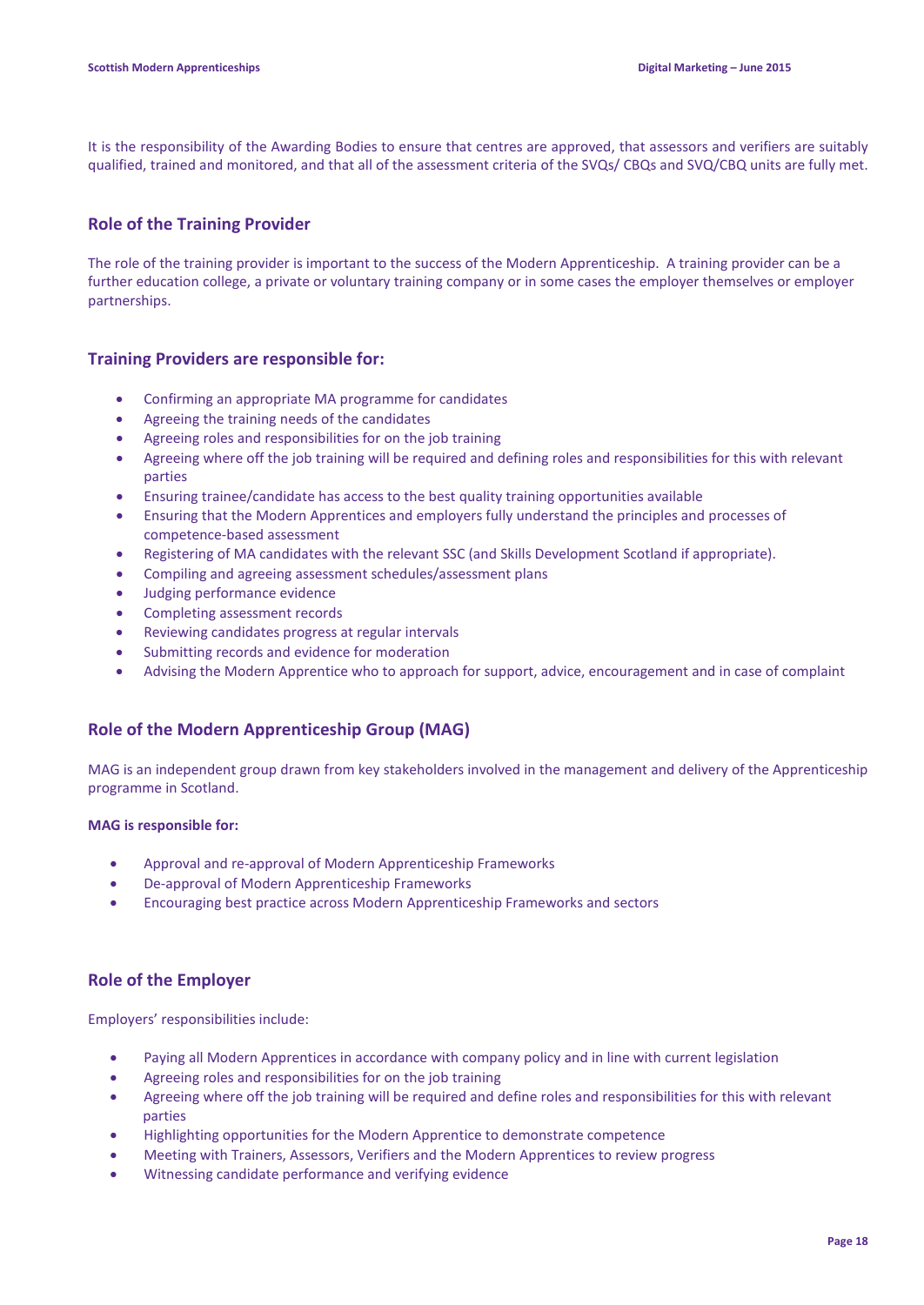- Releasing Modern Apprentices for college/off-the-job training in line with training plan
- Ensuring the experience, facilities and training necessary to achieve the outcomes of the training plan.
- Supporting and encouraging Modern Apprentices and rewarding achievement
- Taking responsibility for the Health & Safety of Modern Apprentices.

#### **Role of the Modern Apprentice**

Modern Apprentices have the same responsibilities to their employer as any other employee. In addition they have a range of commitments to their training programme.

#### **Modern Apprentices' responsibilities include:**

- Observing the company's terms and conditions of employment
- Agreeing a training/development plan with all parties involved
- Undertaking development in line with agreed training plan
- Attending meetings with trainers, assessors and verifiers as required
- Attending college/off-the-job training where required
- Providing evidence of competence
- Developing a collection of evidence (portfolio) and retain ownership of this throughout
- Behaving in a professional manner throughout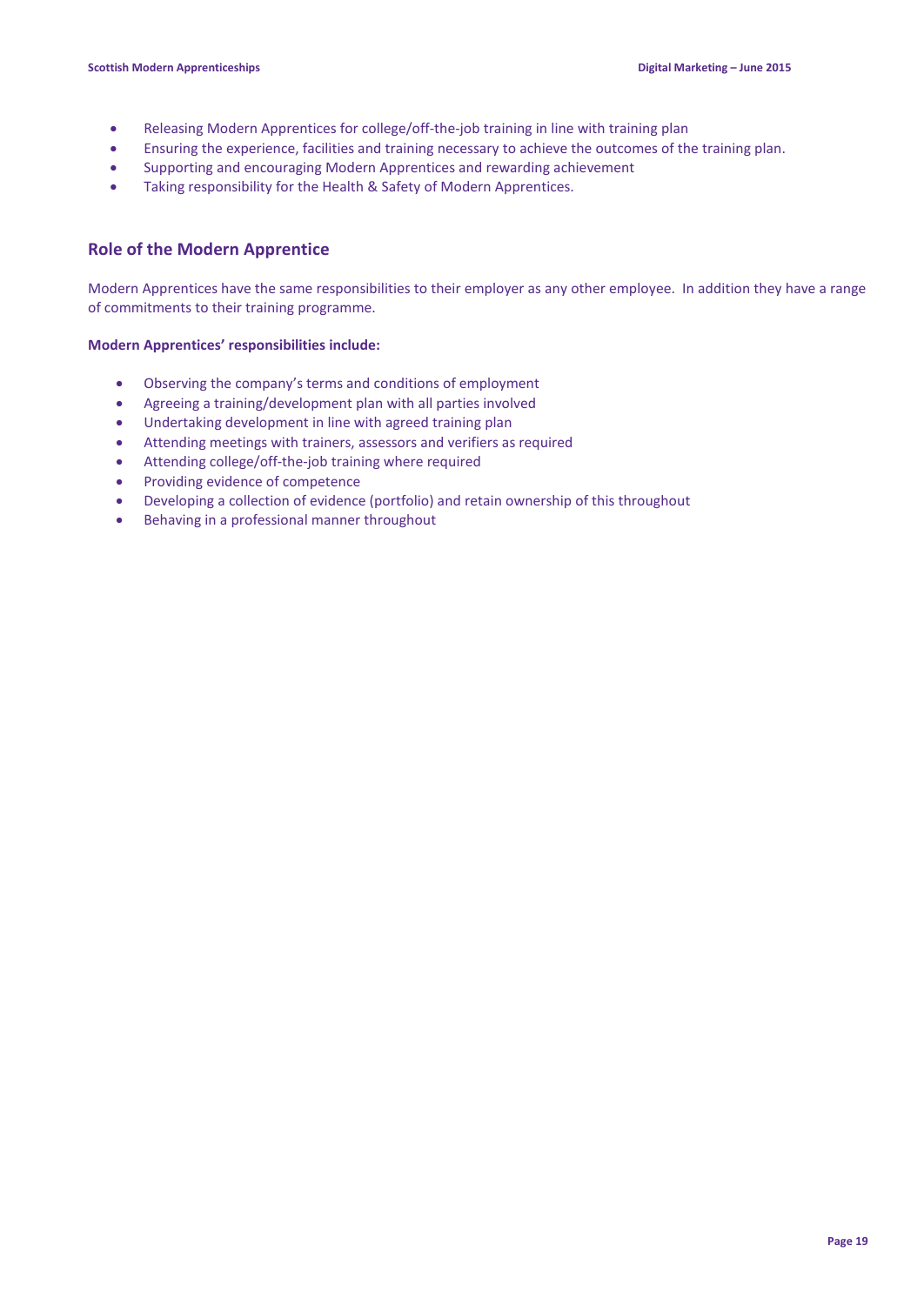### **APPENDIX 2**

#### **Modern Apprenticeship Centres (MACs)**

Modern Apprentices may only be registered through organisations approved by the SSC to deliver this Framework. Such approved organisations are called Modern Apprenticeship Centres (MACs)

The MAC may be the employer of the apprentice or a separate organisation such as a training provider, further education college, a private or voluntary training company or in some cases the employer themselves or employer partnerships.

In order to be approved, organisations must make a formal application to the SSC, seeking approval and establishing that the centre satisfies the following criteria:

#### **Either**

1 be approved by an appropriate Awarding Body as a centre for the assessment of the relevant SVQ/ CBQ (and Core Skills if these are being separately certificated)

**or**

2 be capable of demonstrating a contractual relationship with another approved centre for the assessment of those units for which the MAC does not have approval from an appropriate Awarding Body.

#### **In addition**

The SSC will maintain a database of MACs for the delivery of the Framework within Scotland, which will be available to employers and others.

Organisations wishing to become MACs who have yet to obtain the necessary Awarding Body approval for assessment should first contact the Awarding Body direct.

Organisations wishing to be accredited with SQMS (or other appropriate quality system) should contact Skills Development Scotland.

In addition to the assessment of the Modern Apprentice against the relevant standards set by the selected Framework outcomes, the MAC has responsibility for:

- Entering into a formal training agreement with the employer and Modern Apprentice
- Registering Modern Apprentices as candidates for the relevant SVQ/ CBQ (s) and other selected units with the appropriate Awarding Body
- Registering Modern Apprentices with the SSC
- Applying for the final `Certificate of Completion' on behalf of Modern Apprentices
- Informing the SSC of any material alterations to Modern Apprentices' training plans or desired changes to the selected Framework outcomes.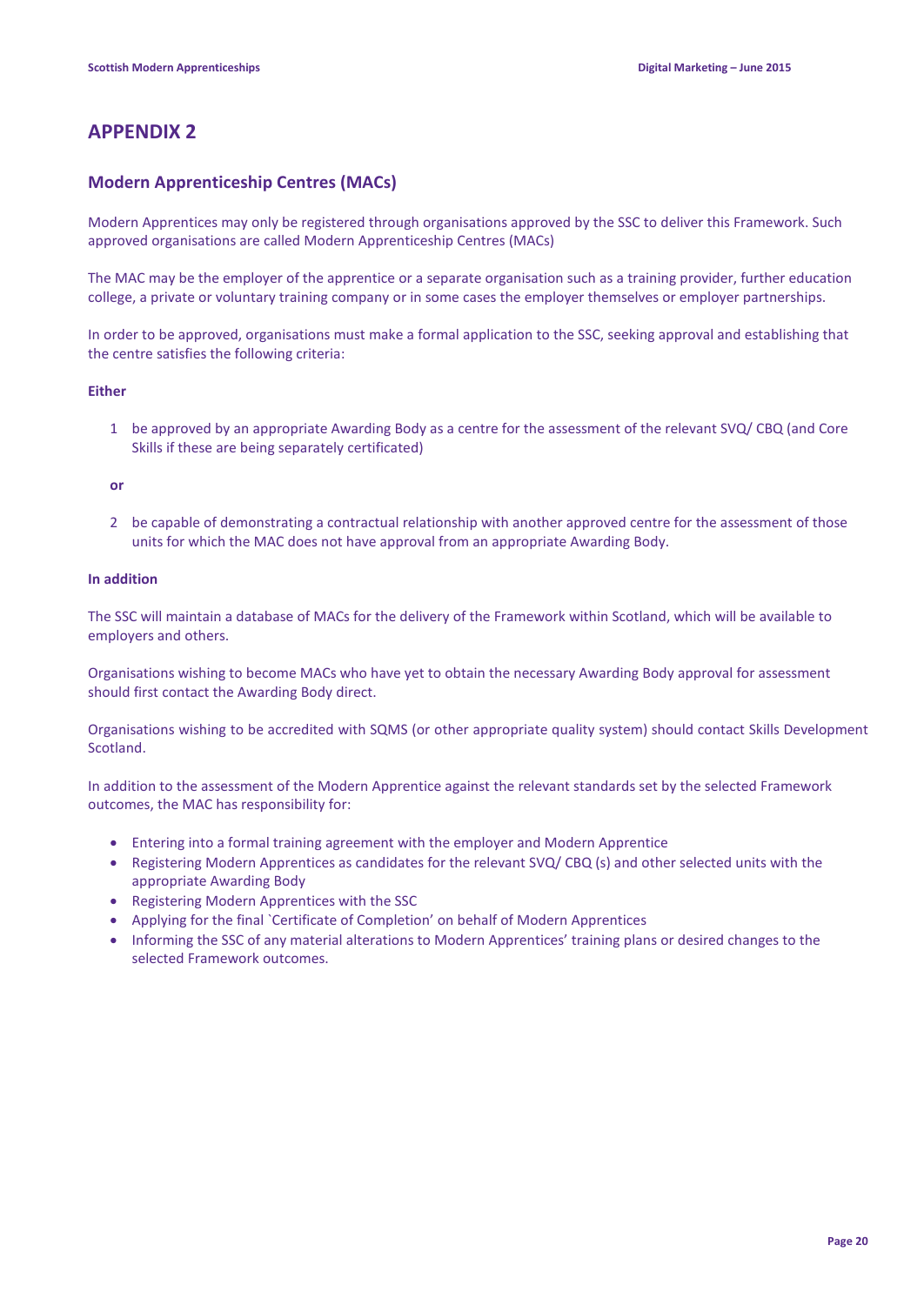### **APPENDIX 3**



#### **MODERN APPRENTICESHIP SAMPLE TRAINING AGREEMENT**

This Training Agreement is entered into by:

| <b>Name of Employer:</b>                        |  |
|-------------------------------------------------|--|
| <b>Name of Modern Apprentice:</b>               |  |
| <b>Name of Modern Apprenticeship</b><br>Centre: |  |

#### The **Employer's responsibilities** are to:

- 1 employ the modern apprentice subject to the employer's usual terms and conditions of employment;
- 2 provide the modern apprentice with the facilities, training and work place opportunities necessary to achieve the selected Framework outcomes specified in the apprentice's personal training plan;
- 3 pay the modern apprentice an agreed salary which reflects the obligations of the employer and the opportunities for the apprentice;
- 4 in the event of the employer becoming unable to retain the modern apprentice after completion of the apprenticeship, to use reasonable endeavours to secure employment elsewhere;
- 5 in the event of the apprenticeship being terminated prematurely by either the employer or modern apprentice for any reason other than dismissal for unsatisfactory performance or misconduct, to use reasonable endeavours to secure employment and continuation of this apprenticeship elsewhere;
- 6 operate a formal Health and Safety policy and undertake the necessary legal and contractual responsibilities for health and safety of the modern apprentice; and
- 7 operate an Equal Opportunities policy which meets all legal requirements.

#### The **Modern Apprentice's responsibilities** are to:

- 1 work for the employer in accordance with the agreed terms and conditions of employment;
- 2 undertake training, attend courses if required, keep records, and take assessments to be determined by the employer and/or Modern Apprenticeship Centre, and carry out such work as may be required in order to achieve the selected Framework outcomes specified in the apprentice's personal training plan;
- 3 be diligent, punctual, behave in a responsible manner and in accordance with the requirements of Health and Safety legislation relating to the apprentice's responsibilities as an individual; and
- 4 promote at all times the employer's best interests.

#### The **Modern Apprenticeship Centre's responsibilities** are to:

- 1 agree the content of the modern apprentice's personal training plan as confirming that the selected Framework outcomes and training plans meet the criteria of this modern apprenticeship
- 2 contract with the employer to provide the training and assessment necessary to enable the modern apprentice to achieve the selected Framework outcomes specified in the apprentice's personal training plan; and
- 3 use its best endeavours to ensure that the employer provides the modern apprentice with the facilities, training and work place opportunities necessary to achieve the selected Framework outcomes specified in the apprentice's personal training plan.

#### This agreement to be signed by all parties:

| <b>Employer</b>                     | Date: |
|-------------------------------------|-------|
| <b>Modern Apprentice</b>            | Date: |
| <b>Modern Apprenticeship Centre</b> | Date: |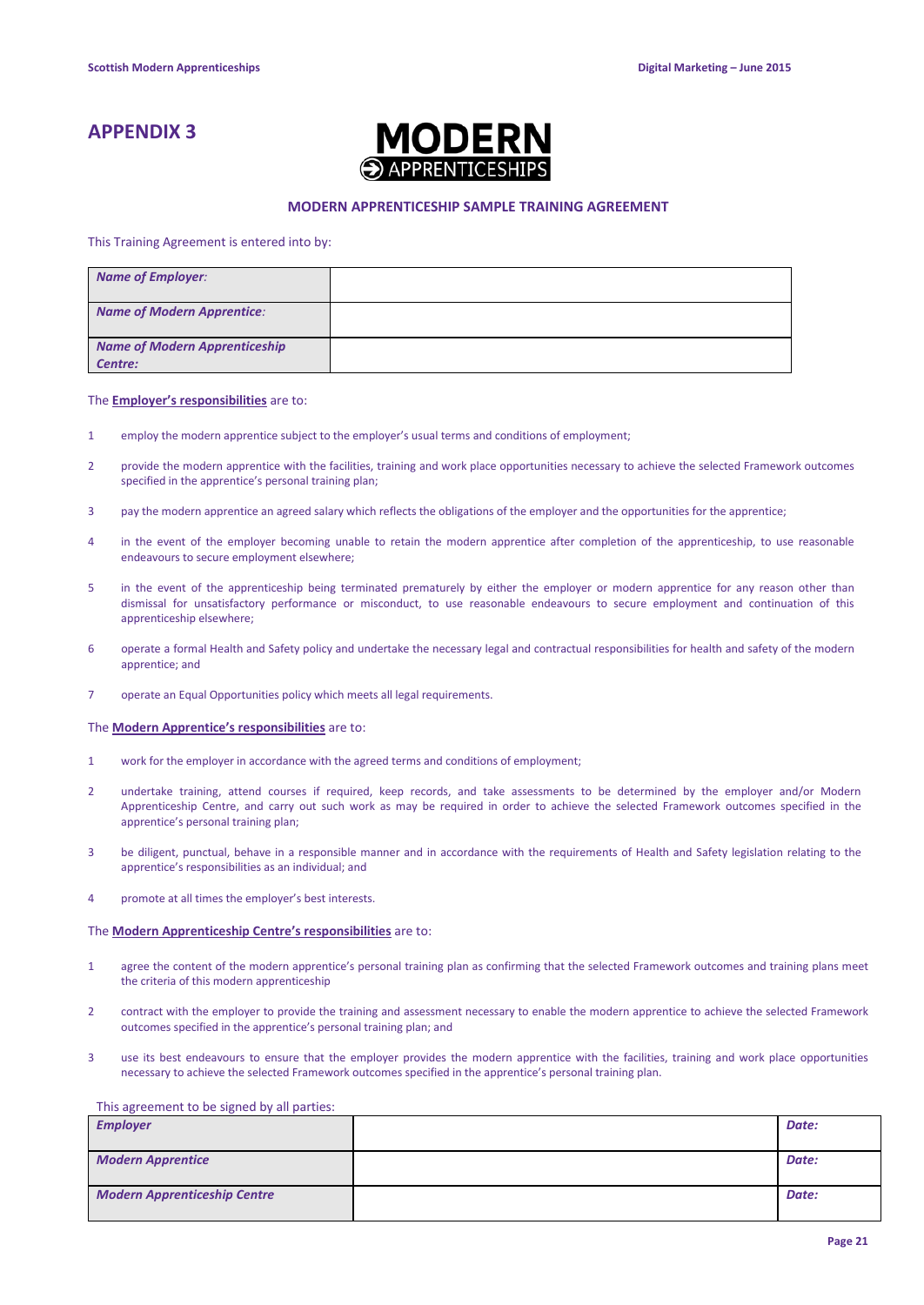

#### **MODERN APPRENTICESHIP TRAINING PLAN**

| <b>The Modern Apprenticeship Centre</b> |
|-----------------------------------------|
| Name:                                   |
| Address:                                |
| Telephone:                              |
| Contact:                                |

#### **The Modern Apprentice**

| Full name:     |  |
|----------------|--|
|                |  |
| Home address:  |  |
|                |  |
|                |  |
| Work address:  |  |
|                |  |
|                |  |
| Date of birth: |  |
|                |  |

#### **The Employer**

| Name:      |  |
|------------|--|
|            |  |
| Address:   |  |
|            |  |
|            |  |
|            |  |
|            |  |
|            |  |
| Telephone: |  |
|            |  |
| Contact:   |  |
|            |  |

#### **Skills Development Scotland office**

| Name:      |  |
|------------|--|
| Address:   |  |
|            |  |
|            |  |
| Telephone: |  |
| Contact:   |  |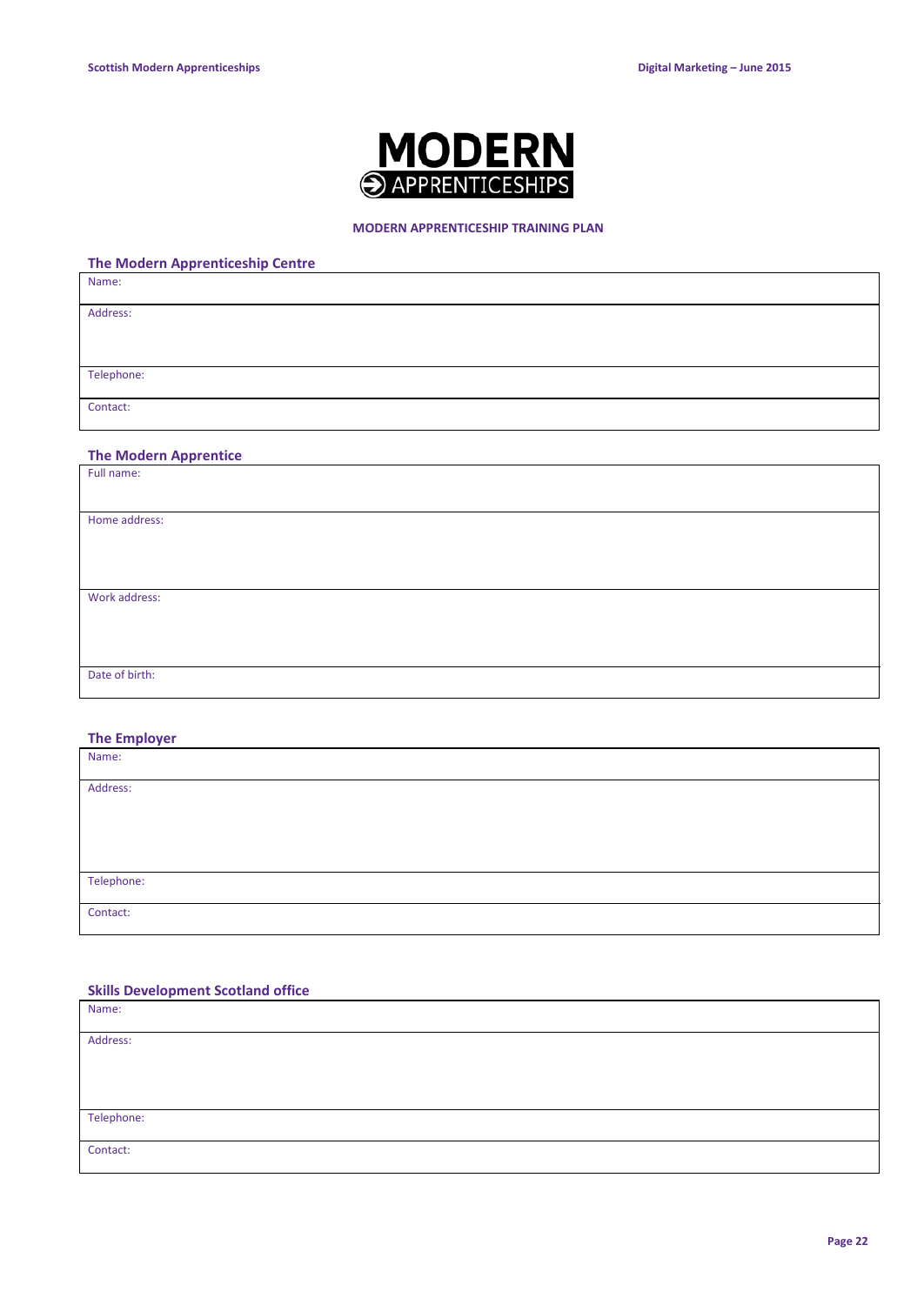### **Framework selected outcomes**

### *Mandatory outcomes*

| SVQ/ CBQ Level (please identify level)                                        |  | <b>Tick units being</b> | <b>SCQF Level</b> | <b>SCQF Credit</b> |
|-------------------------------------------------------------------------------|--|-------------------------|-------------------|--------------------|
| undertaken<br>(List mandatory and optional units)                             |  |                         | <b>Points</b>     |                    |
|                                                                               |  |                         |                   |                    |
|                                                                               |  |                         |                   |                    |
|                                                                               |  |                         |                   |                    |
|                                                                               |  |                         |                   |                    |
|                                                                               |  |                         |                   |                    |
| SVQ/ CBQ level (please identify level)<br>(List mandatory and optional units) |  |                         |                   |                    |
|                                                                               |  |                         |                   |                    |
|                                                                               |  |                         |                   |                    |
|                                                                               |  |                         |                   |                    |
|                                                                               |  |                         |                   |                    |
|                                                                               |  |                         |                   |                    |
|                                                                               |  |                         |                   |                    |
|                                                                               |  |                         |                   |                    |
| <b>Enhancements</b>                                                           |  |                         |                   |                    |
|                                                                               |  |                         |                   |                    |
|                                                                               |  |                         |                   |                    |

| <b>Core Skills</b><br>(Include details of the minimum level required) |                                          | Tick units being<br>undertaken | <b>SCQF Level</b> | <b>SCQF Credit</b><br>Points |
|-----------------------------------------------------------------------|------------------------------------------|--------------------------------|-------------------|------------------------------|
|                                                                       | Communication                            |                                |                   |                              |
| $\overline{2}$                                                        | Working with others                      |                                |                   |                              |
| 3                                                                     | <b>Numeracy</b>                          |                                |                   |                              |
| 4                                                                     | Information and communication technology |                                |                   |                              |
| 5                                                                     | <b>Problem Solving</b>                   |                                |                   |                              |

#### *Optional outcomes*

| <b>Additional units (if any)</b><br>These are optional and should reflect the individual training needs of the Apprentice |  | Tick units being<br>undertaken | <b>SCQF Level</b> | <b>SCQF Credit</b><br>Points |
|---------------------------------------------------------------------------------------------------------------------------|--|--------------------------------|-------------------|------------------------------|
| (specify unit)                                                                                                            |  |                                |                   |                              |
| (specify unit)                                                                                                            |  |                                |                   |                              |
| (specify unit)                                                                                                            |  |                                |                   |                              |
| (specify unit)                                                                                                            |  |                                |                   |                              |